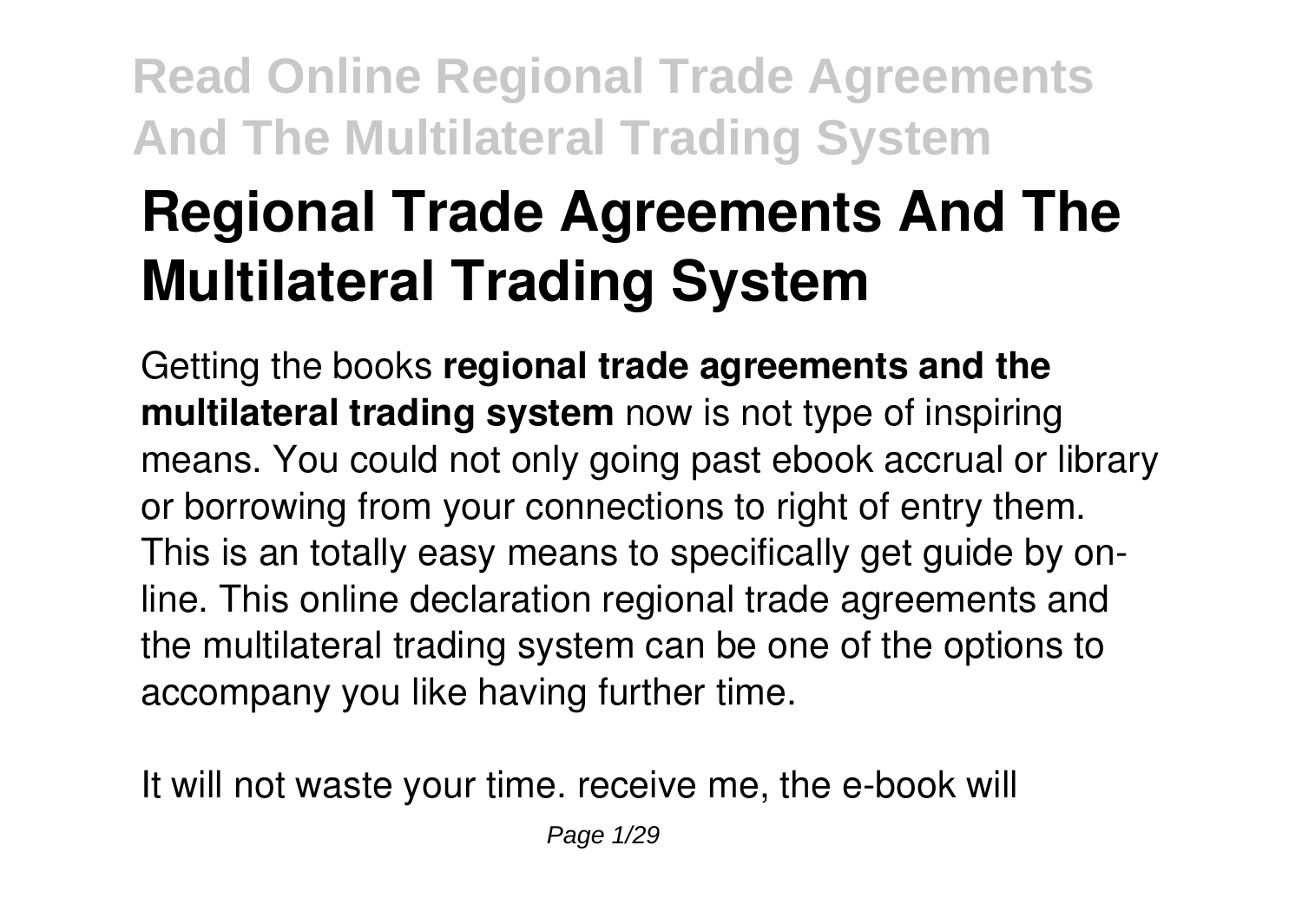certainly publicize you extra event to read. Just invest little era to contact this on-line declaration **regional trade agreements and the multilateral trading system** as with ease as evaluation them wherever you are now.

**Regional Trade Agreements and the Trading System** *Regional Trade Agreements E-Learning short videos - Regional Trade Agreements Trade Agreements* Regional Trade Agreements**Regional Trade Agreements** Trade Agreements Intro to Regional Trade Agreements Regional Trade Agreements - Regionalism vs Multilateralism, Trade Diversion \u0026 Trade Creation Effects Regional Trade Agreement Regional Trade Agreements - Preferential Trade Agreement, Free Trade Agreement, Custom Union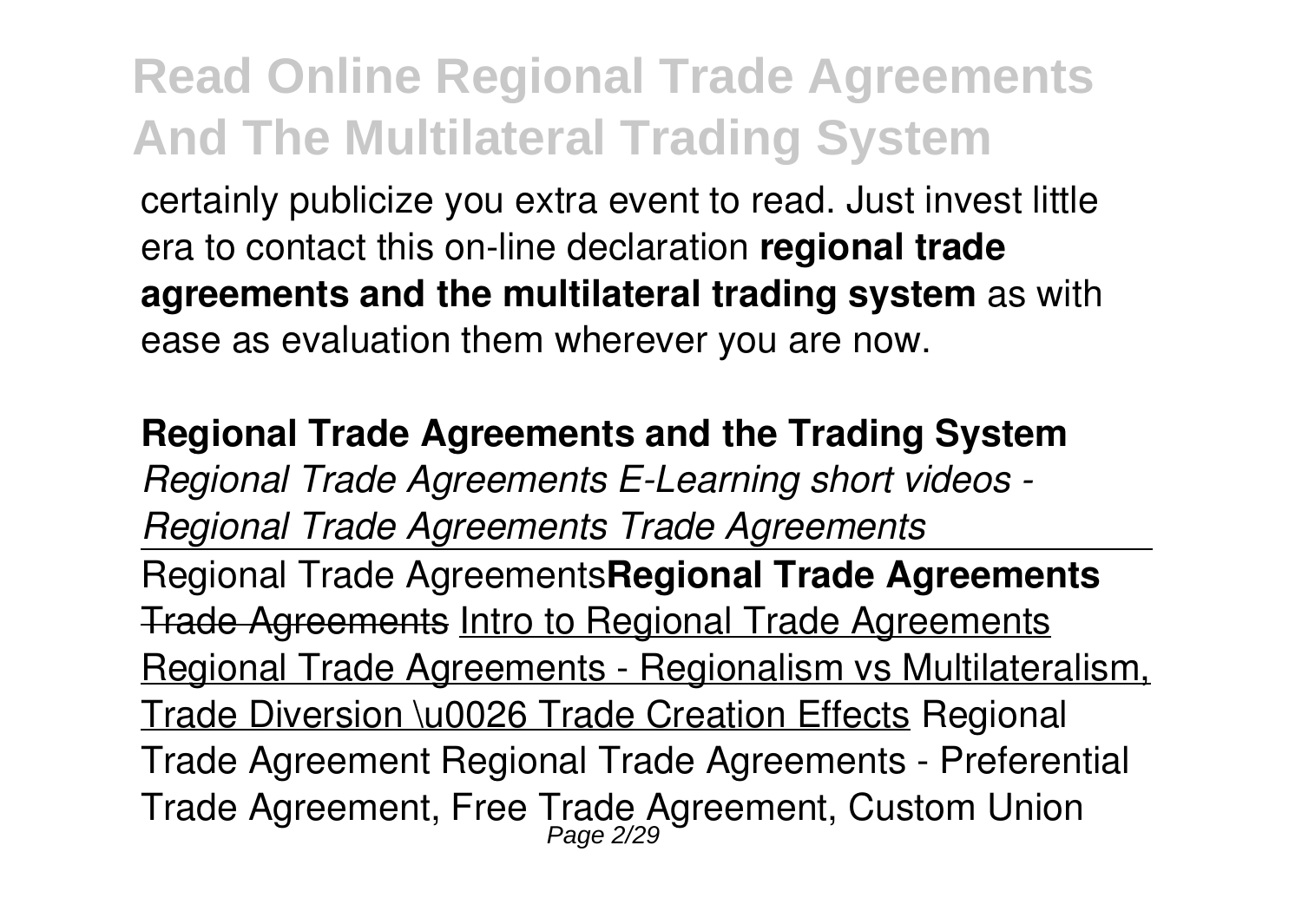*regional trade agreement* What is TRADE BLOC? What does TRADE BLOC mean? TRADE BLOC meaning, definition \u0026 explanation **NAFTA explained by avocados. And shoes. What is Free Trade?** A Comprehensive Free Trade Agreement

Why Free Trade Agreements Aren't Free*What is BILATERAL TRADE? What does BILATERAL TRADE mean? BILATERAL TRADE meaning \u0026 explanation Global Trade* Free Trade *Imports, Exports, and Exchange Rates: Crash Course Economics #15* The World Trade Organization (WTO) • Explained With Maps Politics Book Review: Trade and Globalization: An Introduction to Regional Trade Agreements by Da... *NAFTA | European Union (EU) | Regional Trade Agreements* Regional Trade Agreements|European Union, Page 3/29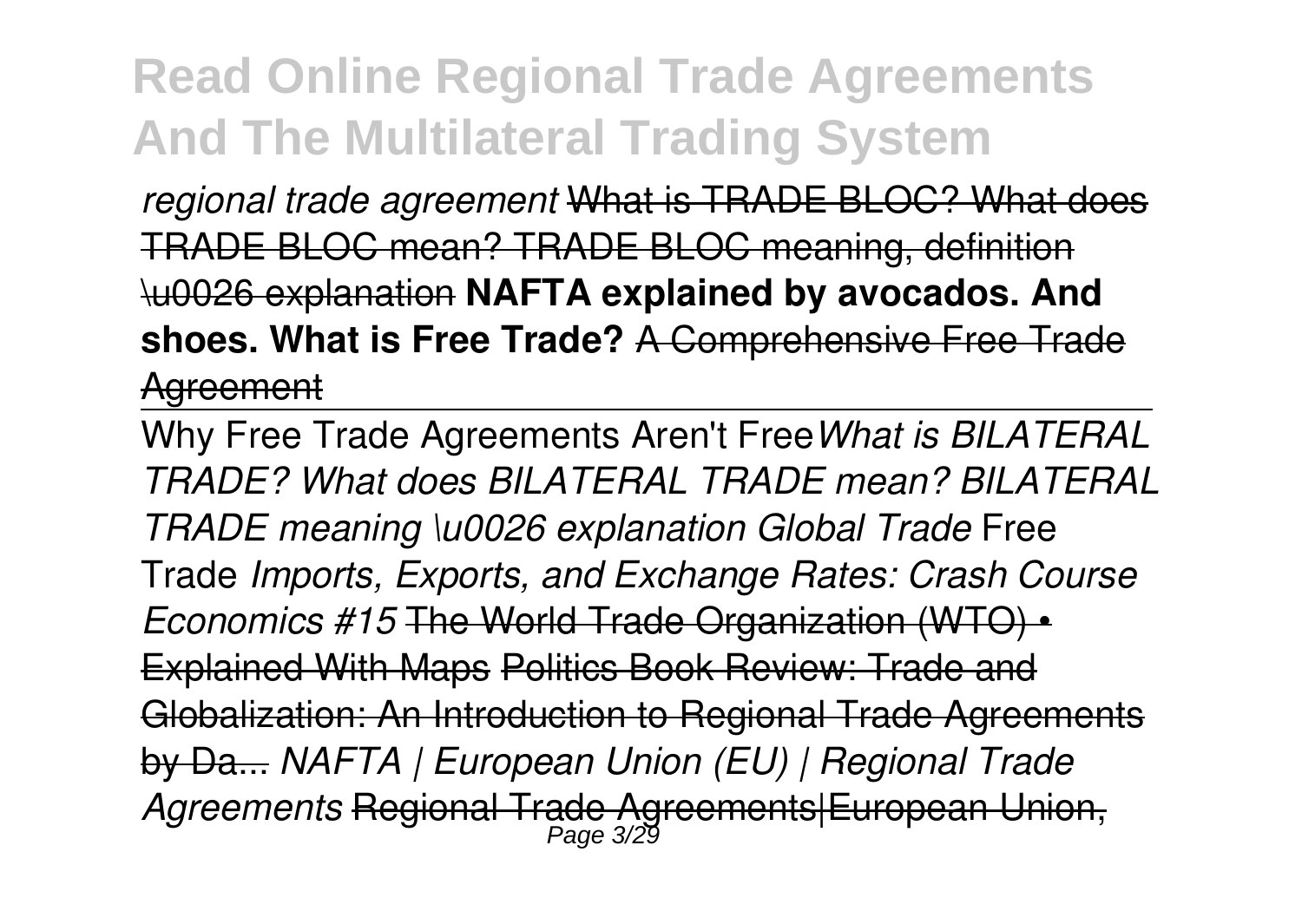#### ASEAN, SAARC, NAFTA |International BUSINESS|NTA UGC NETH

Regional Trading Agreements in English

New Innovations in Regional Trade Agreements and the Role of the RTA ExchangePreferential trade agreement

(background) *Colombia 2016 - Mega-Regional Trade*

*Agreements and Integration Free trade agreement (economic analysis)---trade creation and trade diversion* Regional Trade Agreements And The

Types of Regional Trading Agreements. 1. Preferential Trade Areas. The preferential trading agreement requires the lowest level of commitment to reducing trade barriers Trade Barriers

... 2. Free Trade Area. 3. Customs Union. 4. Common Market. 5. Economic Union.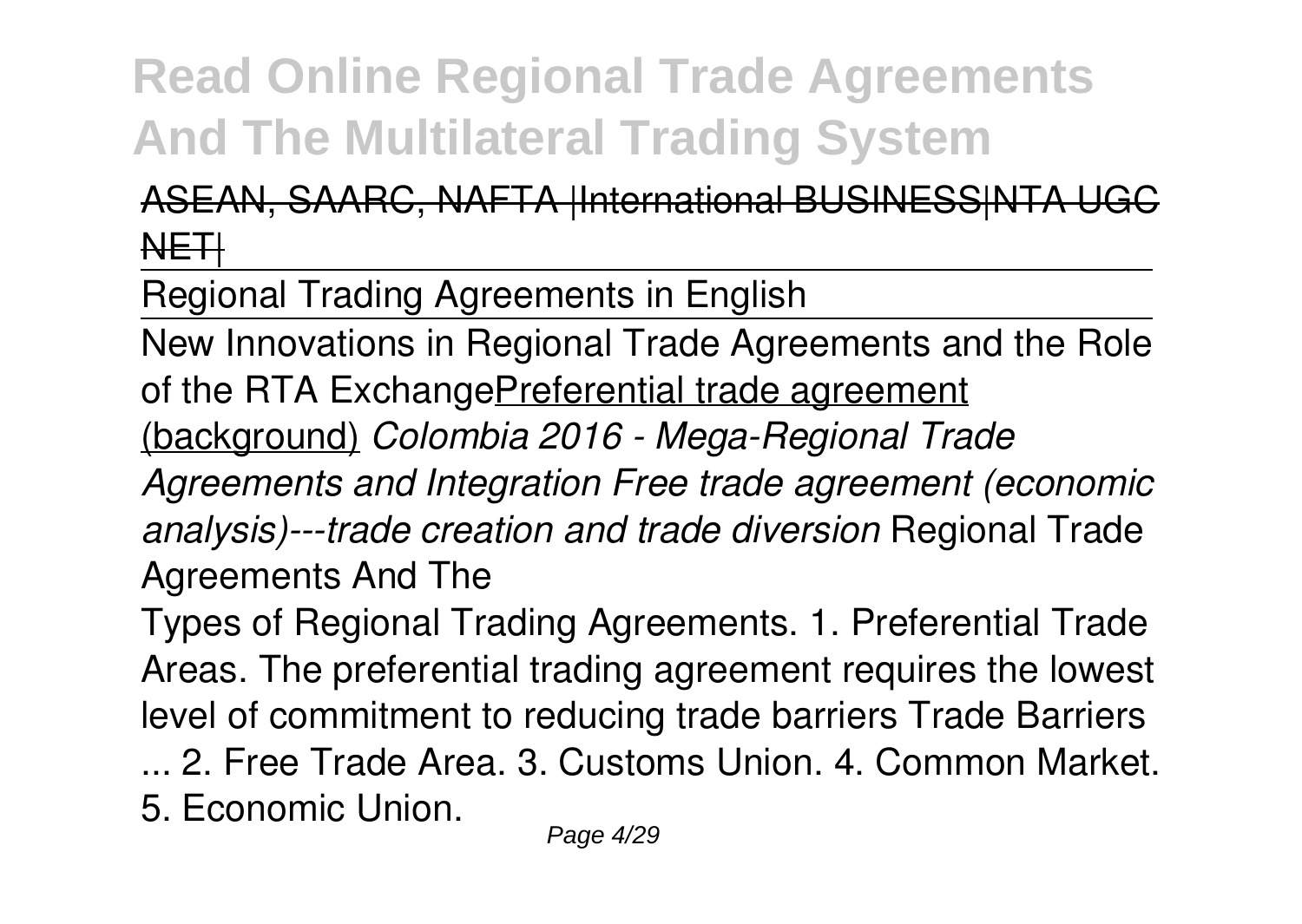Regional Trading Agreements - Definition, Types, and **Benefits** 

Regional trade agreements (RTAs) have risen in number and reach over the years, including a notable increase in large plurilateral agreements under negotiation. Non-discrimination among trading partners is one of the core principles of the WTO; however, RTAs, which are reciprocal preferential trade agreements between two or more partners ...

WTO | Regional Trade Agreements gateway A regional trade agreement (RTA) is a treaty between two or more governments that define the rules of trade for all signatories. Examples of regional trade agreements include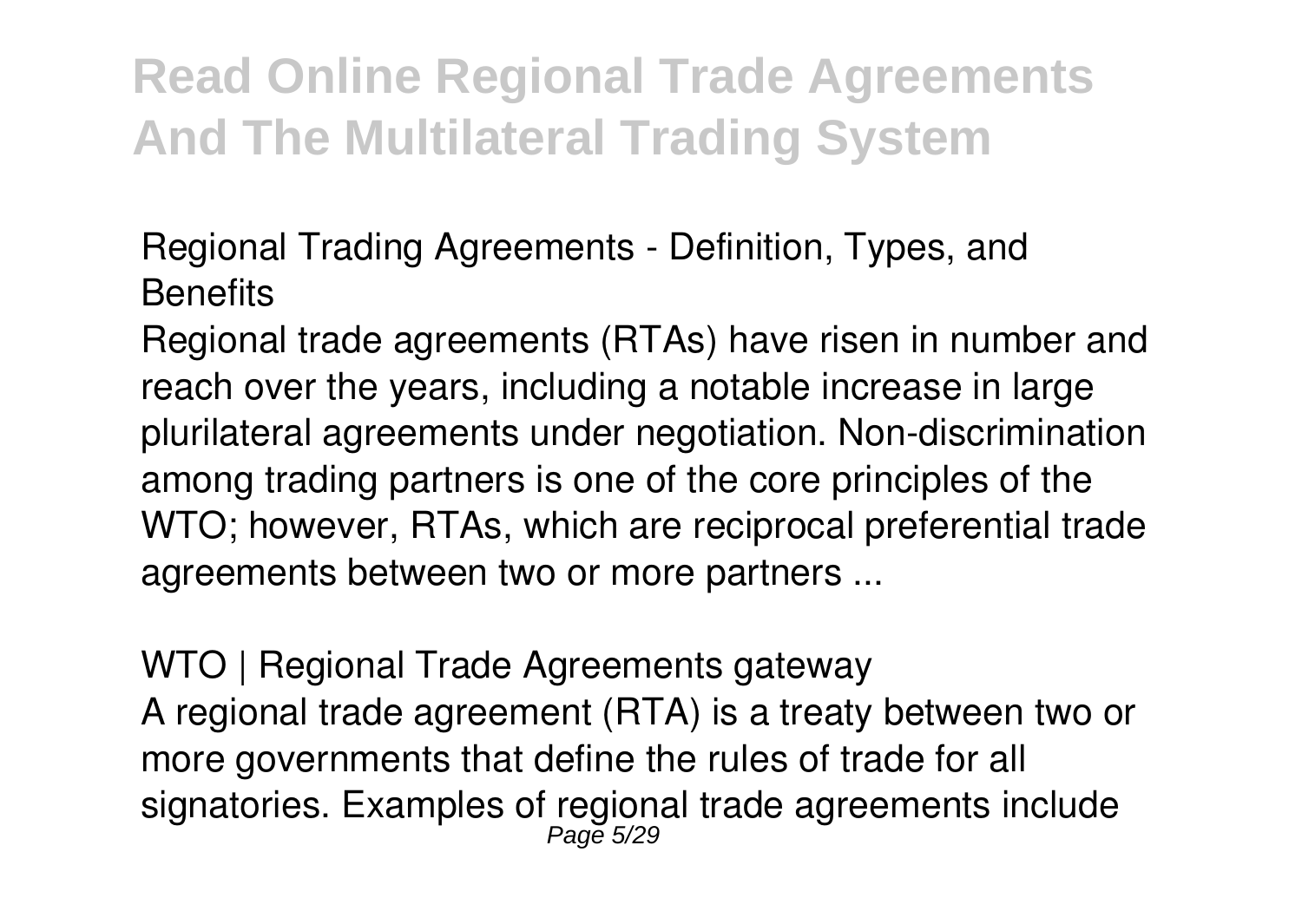the North American Free Trade Agreement (NAFTA), Central American-Dominican Republic Free Trade Agreement (CAFTA-DR), the European Union (EU) and Asia-Pacific Economic Cooperation (APEC).

Regional Trade Agreements - World Bank Abstract. This book is concerned with the legal aspects of regional trade agreements — free trade agreements and customs unions. There are currently around 300 regional trade agreements, and these continue to proliferate. As a result, this is becoming an increasingly important part of WTO law. This book investigates these agreements, and examines their regulation under WTO rules.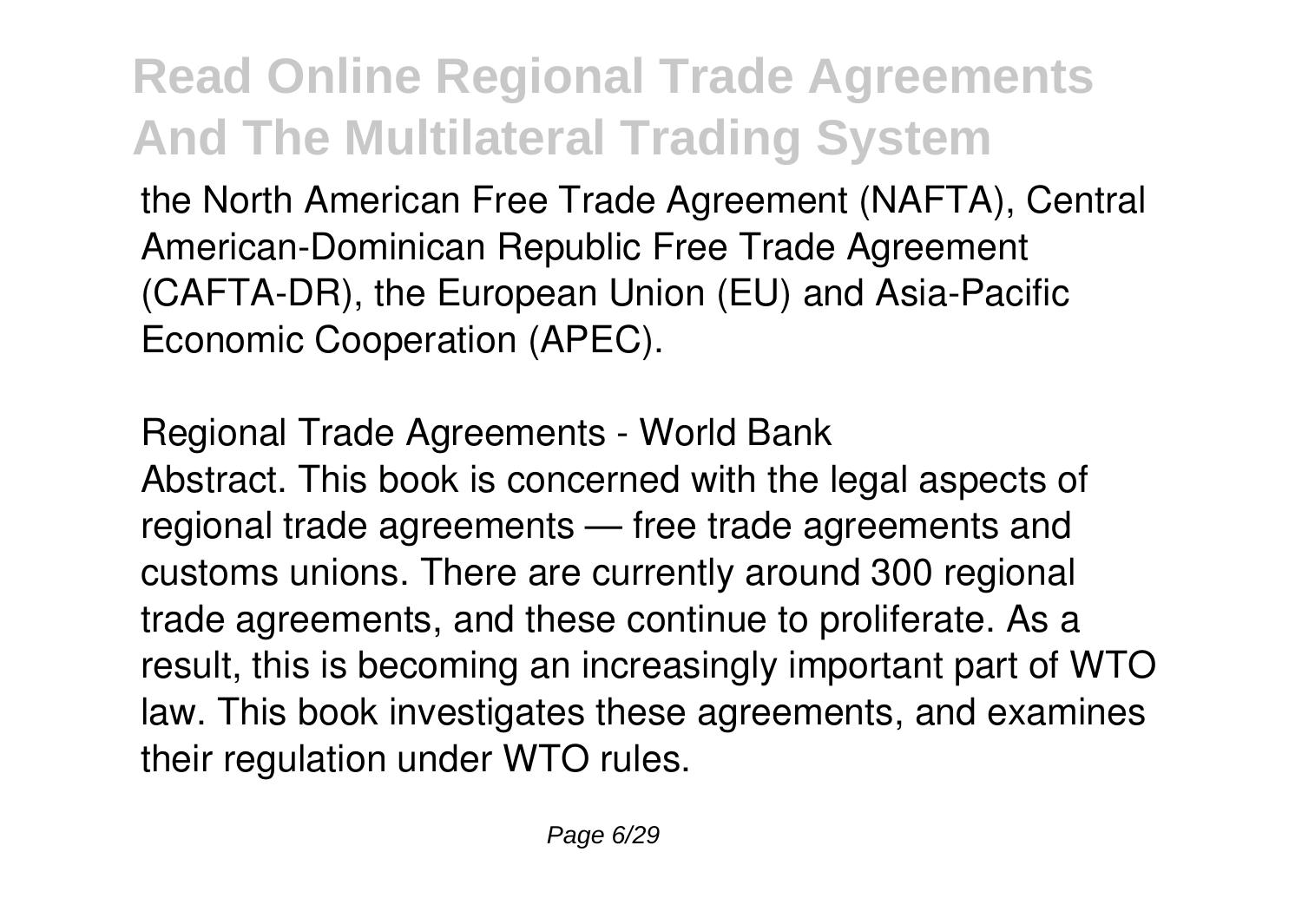Regional Trade Agreements and the WTO Legal System ... United States-Mexico-Canada Agreement (USMCA/CUSMA/T-MEC) Goods & Services: Sep 16 2020: Jul 1 2020: EU - Viet Nam: Goods & Services: Jul 13 2020: Aug 1 2020: Peru - Australia: Goods & Services: Jun 24 2020: Feb 11 2020

WTO | Regional trade agreements Regional Trade Agreements can be define as reciprocal trade agreements between states, with the aim of increasing economic integration as well as to reduce barriers to trade. In order to sign the agreement it needs the approval of the legislators of the partner countries.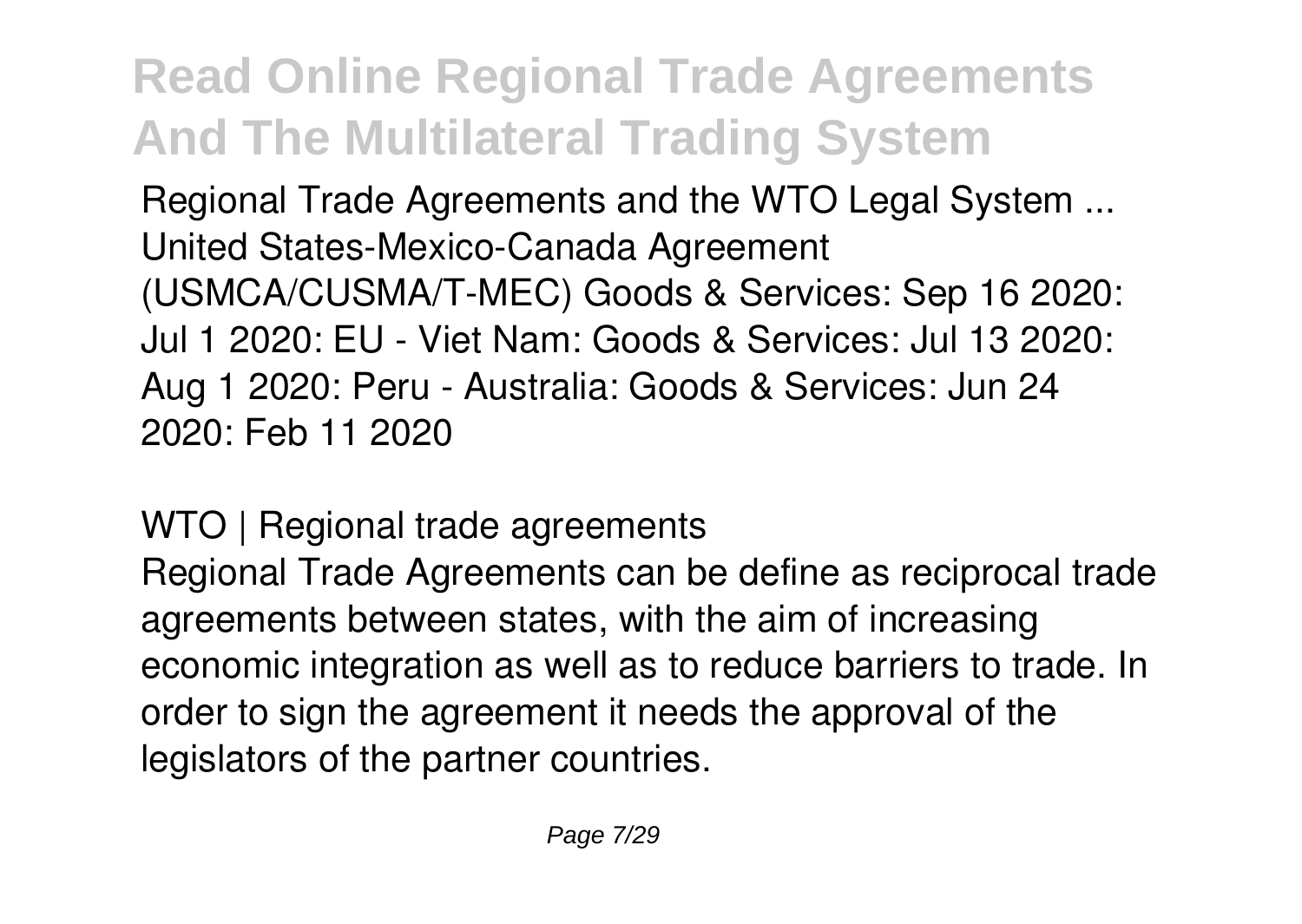Advantages And Disadvantages Of Regional Trade Agreements ...

...

Trans-Pacific Partnership – an agreement negotiated between Australia, Brunei, Chile, Canada, Malaysia, Mexico, New Zealand, Peru, Singapore, the United States, and Vietnam. (The USA under Trump has decided to leave TPP) General notes on regional trade blocs. Trade blocs are usually groups of countries in specific regions that manage and promote trade activities.

Trading Blocs and Regional Trade Agreements… | Economics

Agreements with the following countries and trading blocs are expected to take effect when existing EU trade agreements Page 8/29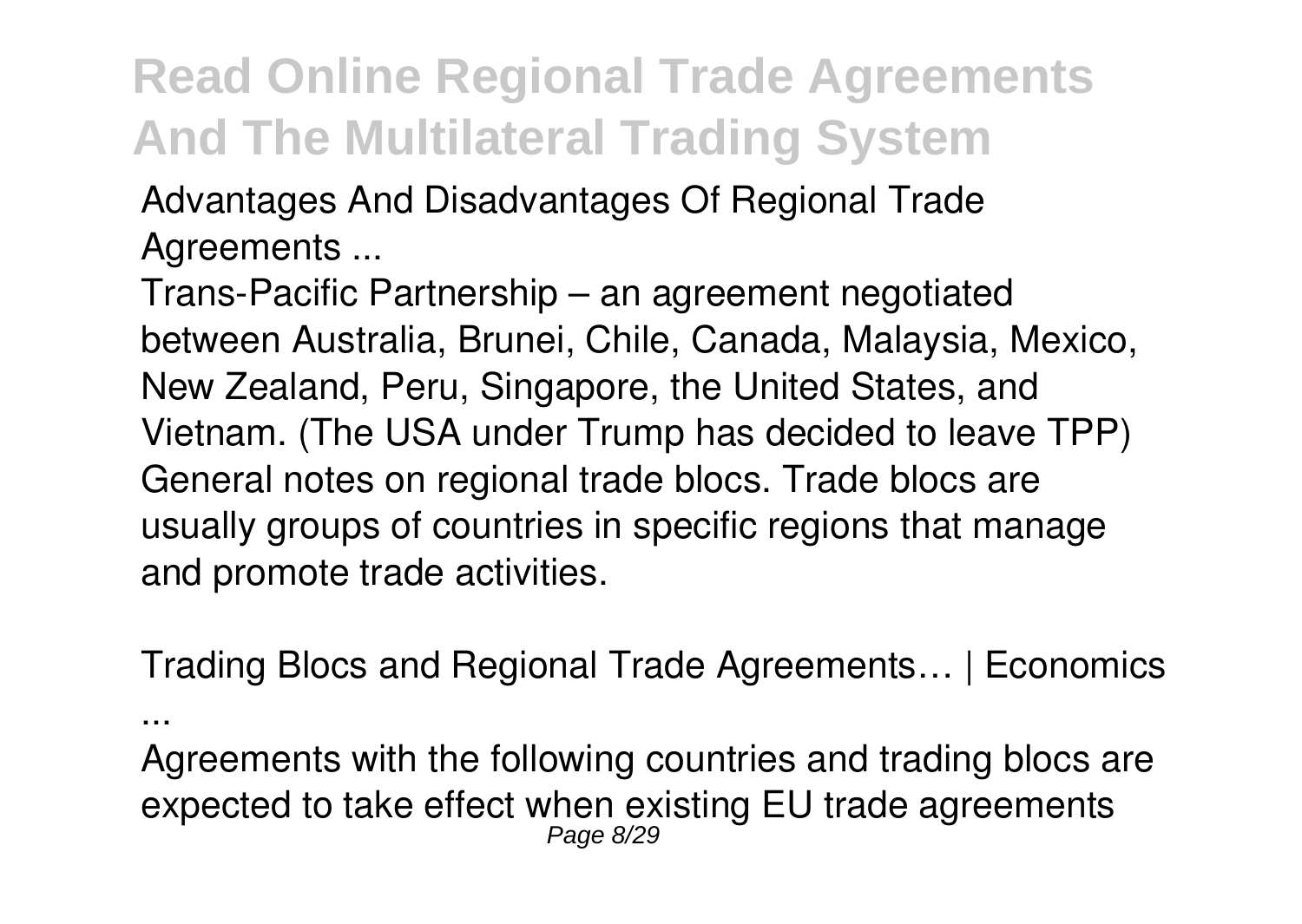no longer apply to the UK, from 1 January 2021. Country or bloc Total UK ...

Existing UK trade agreements with non-EU countries - GOV.UK

Trade agreements set out the rules that cover trade between 2 or more countries. They aim to make trading easier between those countries. They do this by reducing the restrictions on imports and...

The UK's trade agreements - GOV.UK Regional trade agreements (RTAs) are treaties among two or more governments that agree to offer more favorable treatment to trade between themselves than they do to goods Page 9/29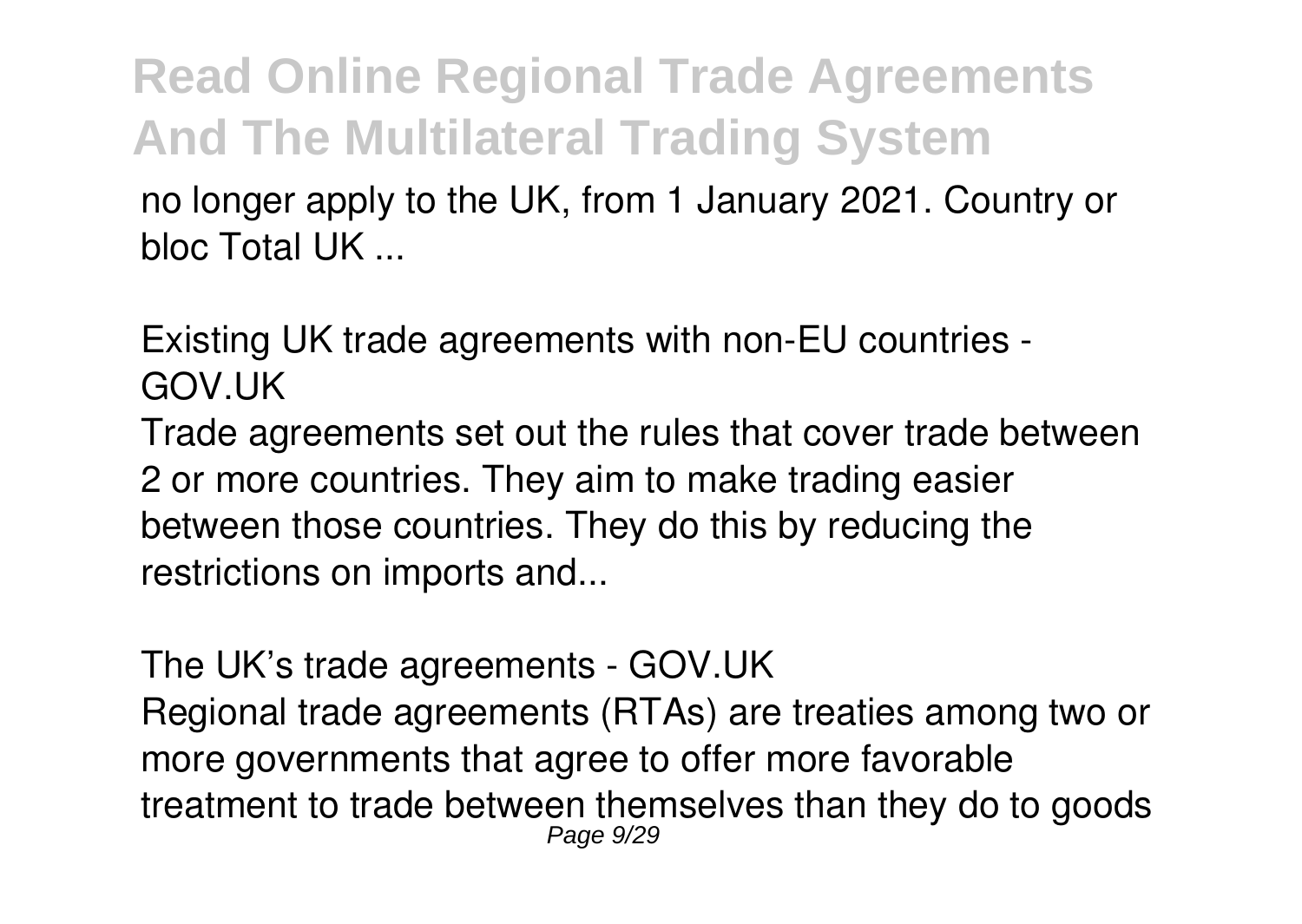**Read Online Regional Trade Agreements And The Multilateral Trading System** imported from outside the region.

Regional Trade Agreements | Encyclopedia.com Simply put, a regional trade agreement, or RTA, makes it easier for countries, such as the United States, Canada and Mexico in the North American Free Trade Agreement, to engage in trade. The countries in an RTA may or may not be in close proximity to one another; for example, the United States has regional trading partners located as far away as the Middle East, notes economist Donna Welles.

The Advantages of Regional Trade Agreements | Bizfluent Regional trade agreements are between countries in a specific region. The most powerful are those that encompass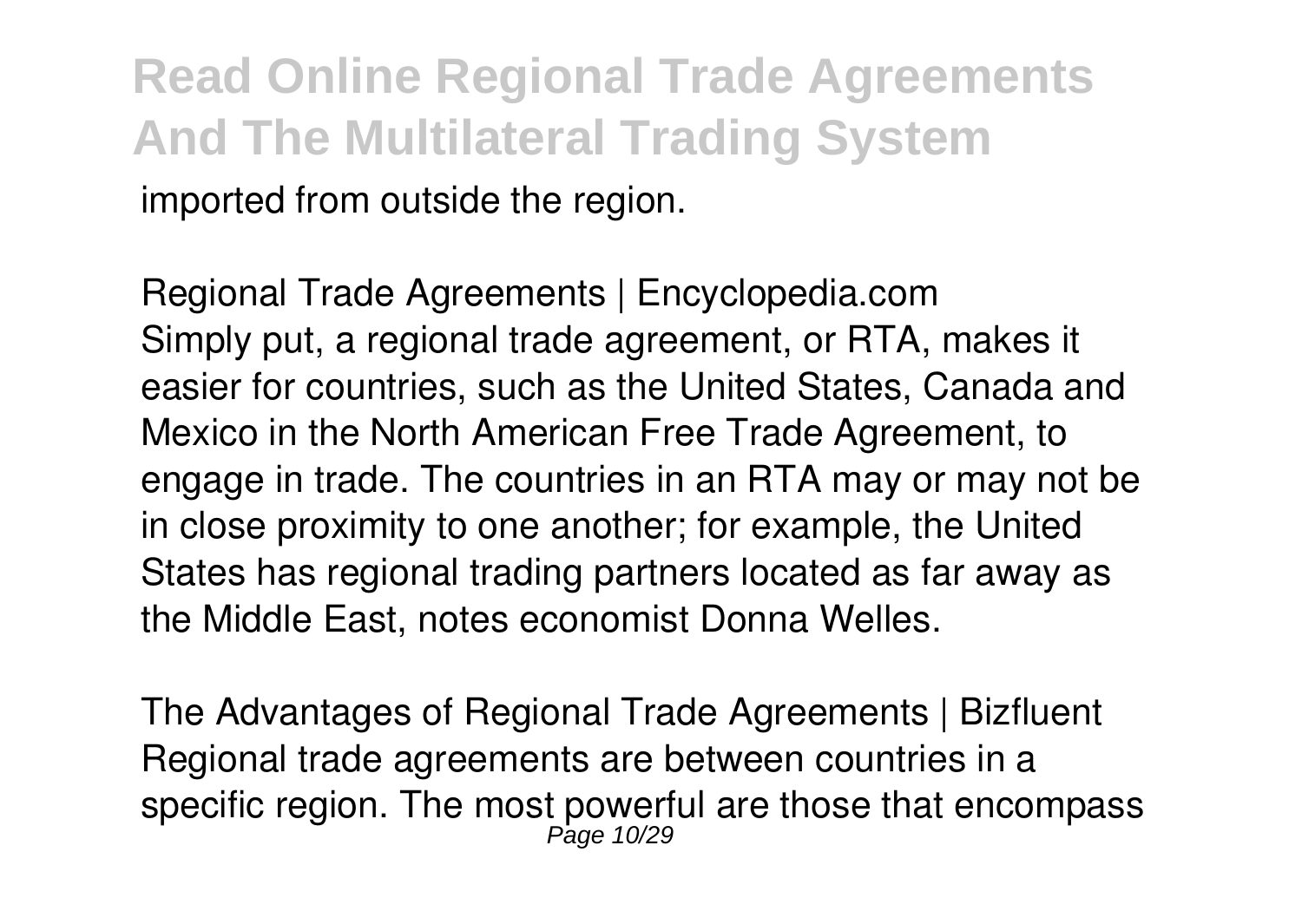a few countries covering a wide and contiguous geographic area. These include the North Atlantic Free Trade Agreement and the European Union.

US Regional Trade Agreements: Summary, Examples REGIONAL TRADE AGREEMENTS: GOODS RULES The basic rules for goods The original GATT Article XXIV, complemented by an "Ad Art XXIV", has been updated in 1994 with an Understanding.

WTO | Regional Trade Agreements - goods (GATT) provisions

The fundamental premise of any regional trade agreement (RTA) is to facilitate trade and increase economic integration Page 11/29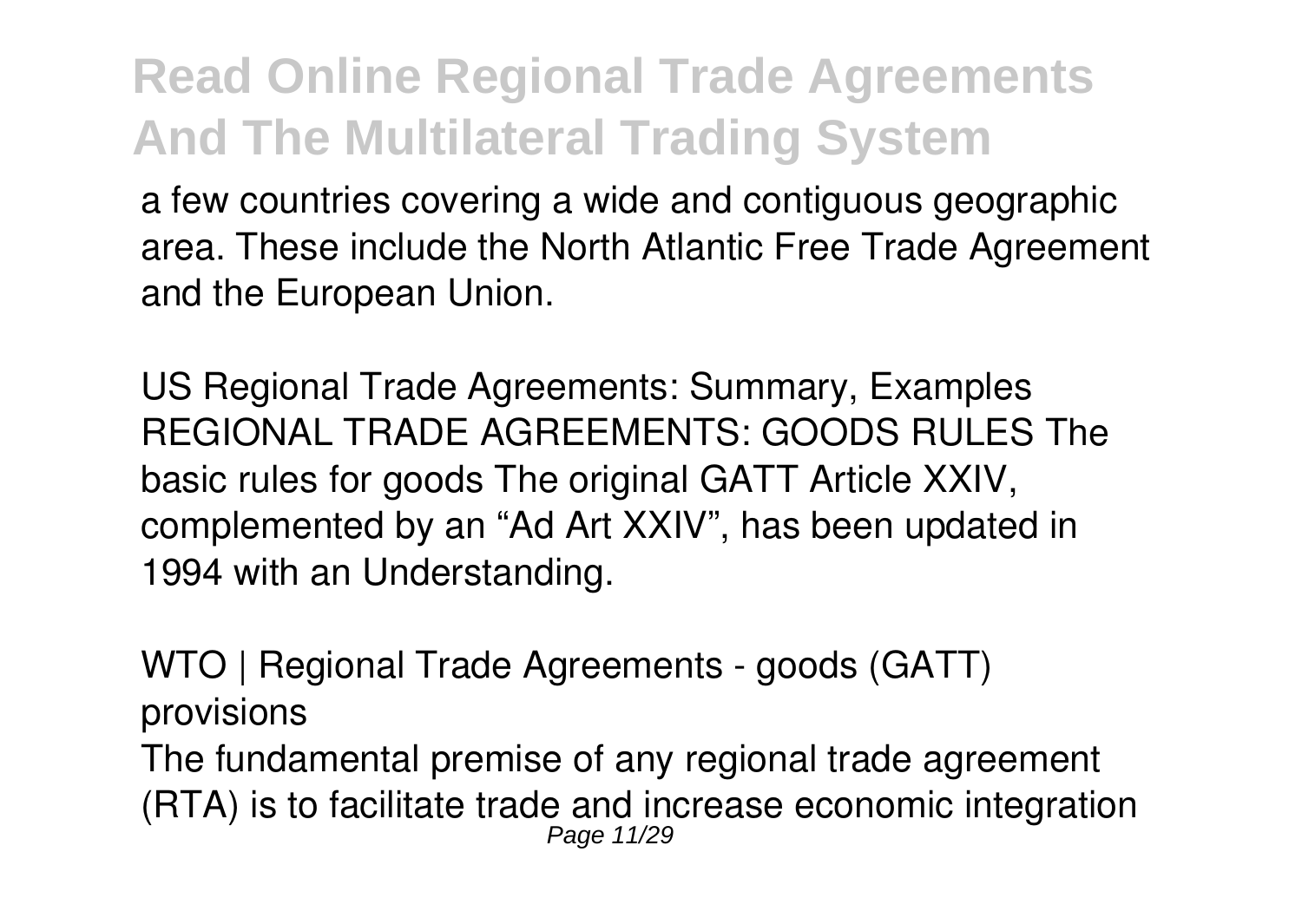between states. Representatives of the regions involved negotiate terms with one another over a number of stages until all parties are satisfied.

Regional Trade Agreements Explained - GED-Project The World Bank defines a regional trade agreement (RTA) as a "treaty between two or more governments that define the rules of trade for all signatories." There has been a substantial increase in the formation of RTAs over the last few decades. While only 50 RTAs were in operation in 1990, more than 300 had come into being in 2020.

Regional Trade Agreements in the Asia-Pacific: An ... Regional trade agreements or RTA is becoming a Page 12/29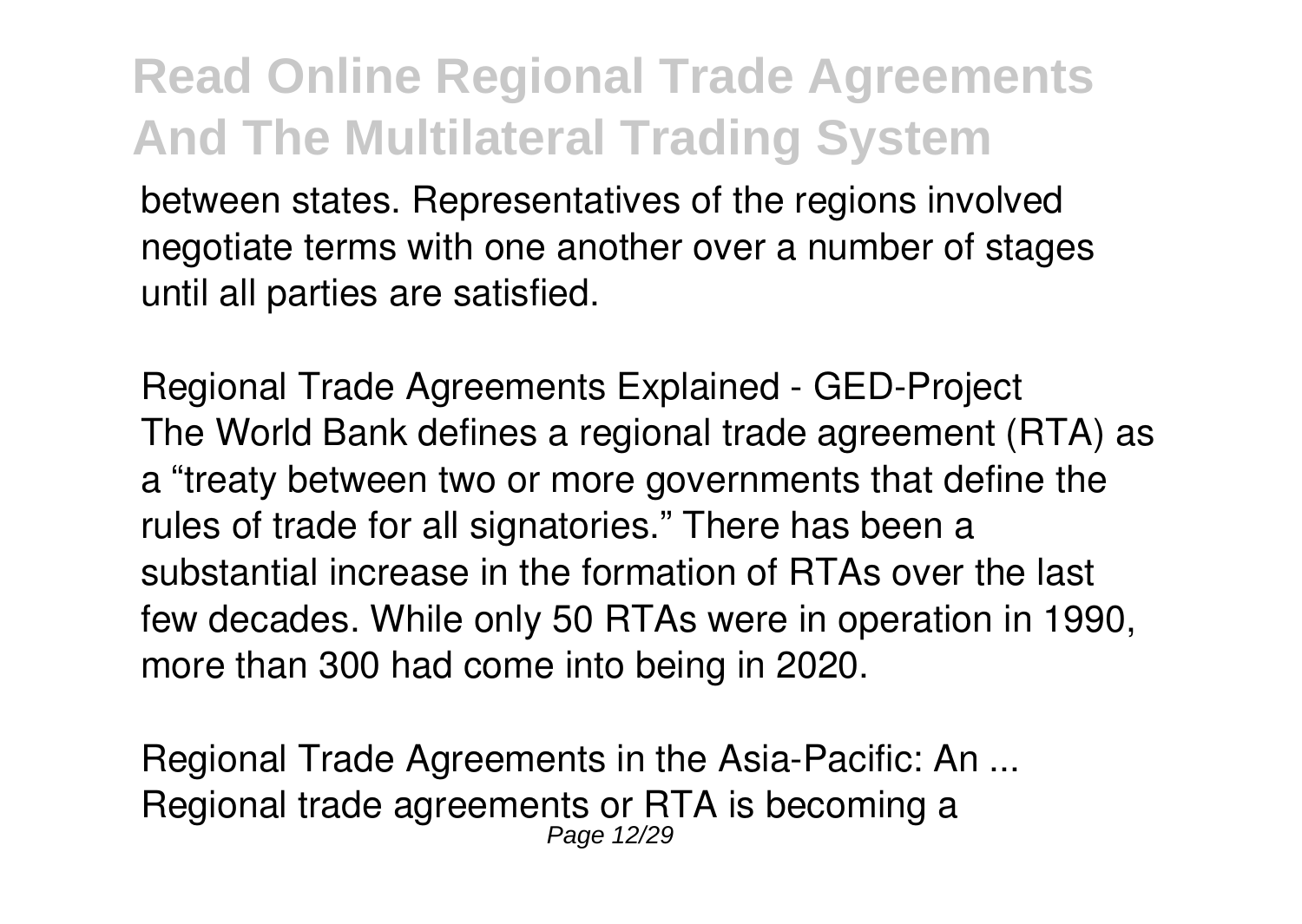phenomenon throughout the world in all the continents from Asia to Africa. In Europe it is mainly the EU spreading to the central and Eastern Europe, the Baltic States, the Mediterranean and beyond. In Americas we have NAFTA and MERCOSUR which is going to be taken by the free trade for the Americas..

Regional Trade Agreements - UKEssays.com Over the past decades, regional trade agreements (RTAs) have proliferated with more than 300 in place and even more under negotiation, including the so-called "mega-regional" agreements (i.e., Trans-Pacific Partnership agreement (TPP) and Transatlantic Trade and Investment Partnership agreement (TTIP)).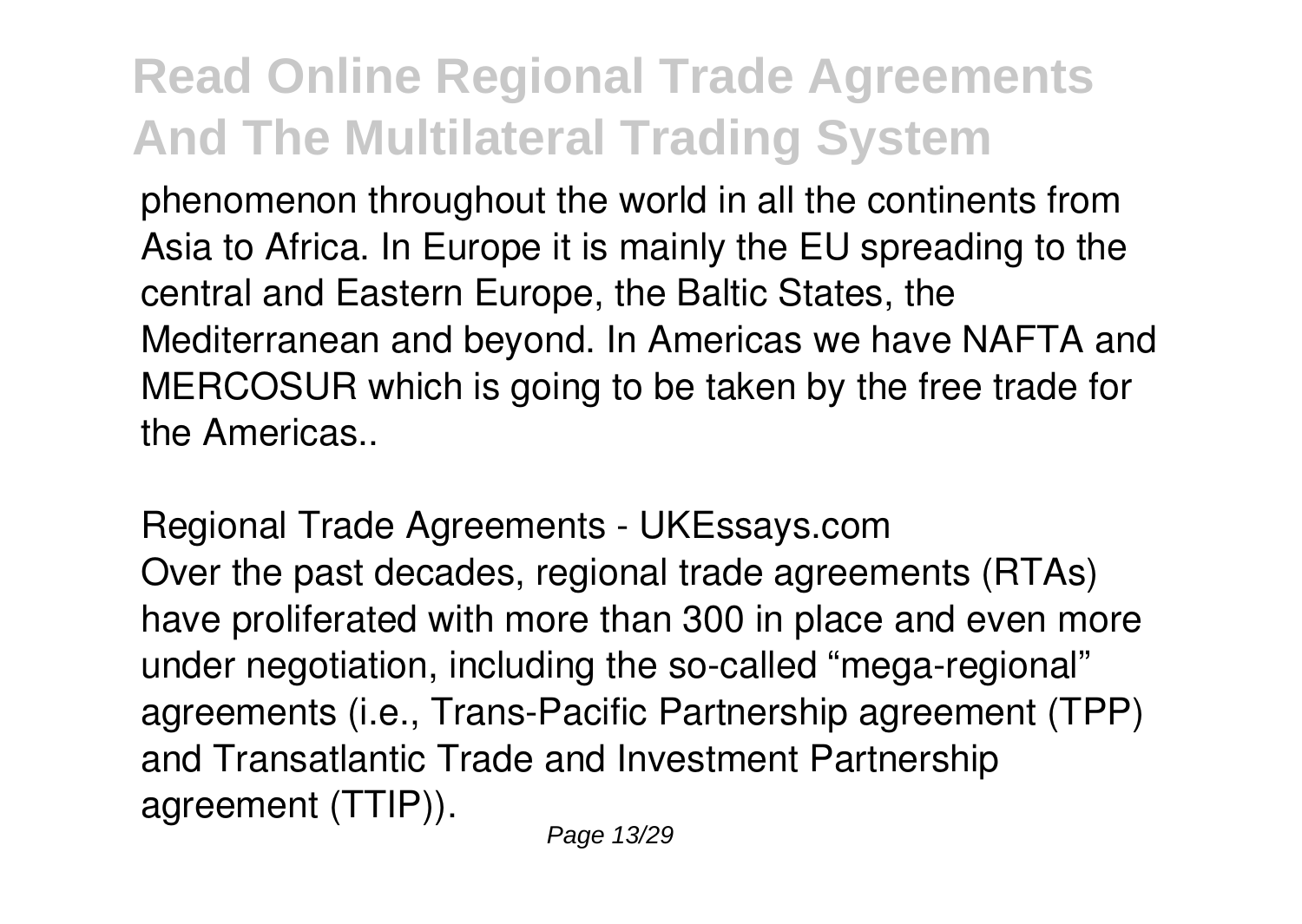E15 Initiative | Regional Trade Agreements Free trade agreements are treaties that regulate the tariffs, taxes, and duties that countries impose on their imports and exports. The most well-known U.S. regional trade agreement is the North American Free Trade Agreement. 1 ? The advantages and disadvantages of free trade agreements affect jobs, business growth, and living standards:

This volume contains a collection of studies examining traderelated issues negotiated in regional trade agreements (RTAs) and how RTAs are related to the WTO's rules. While Page 14/29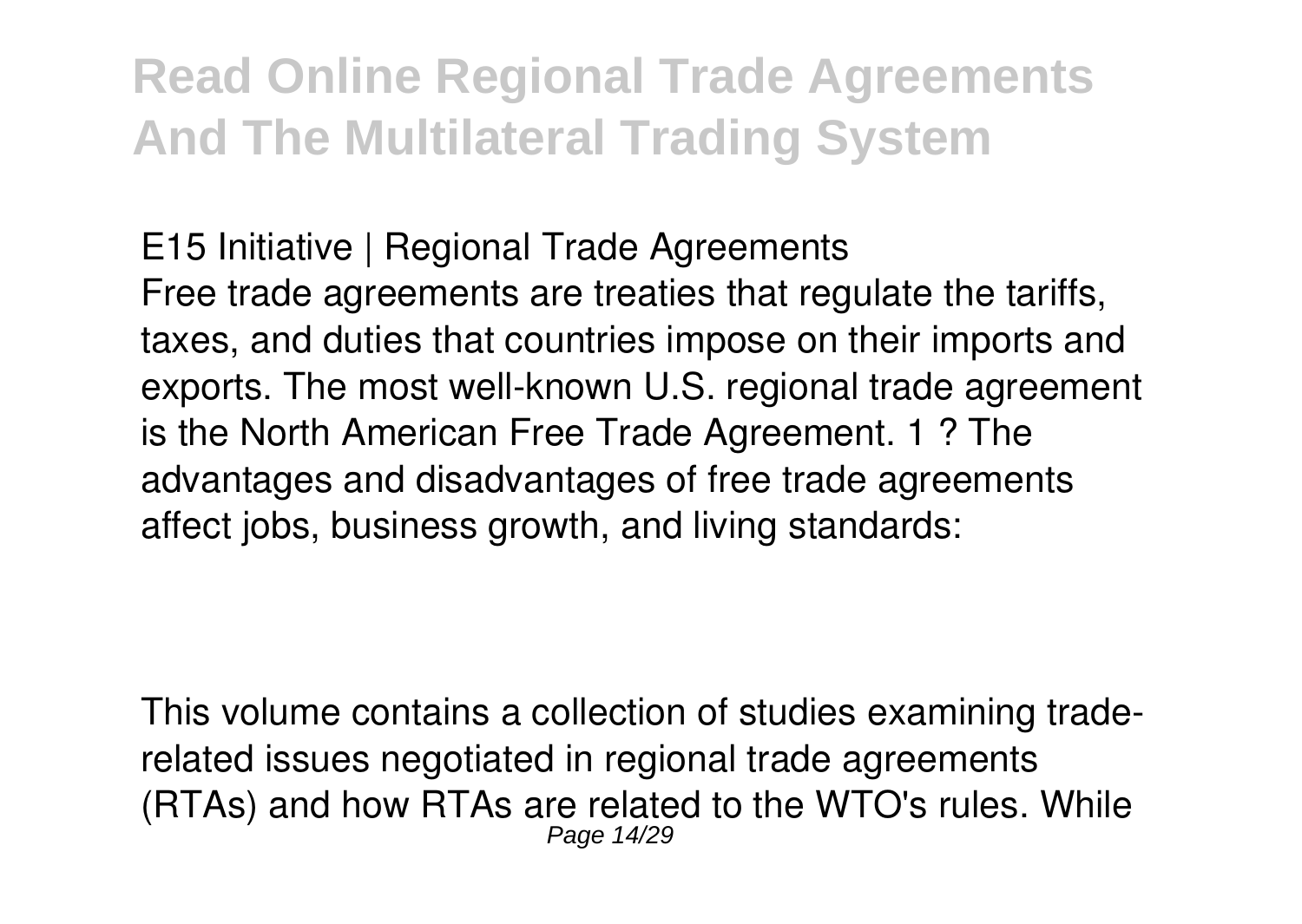previous work has focused on subsets of RTAs, these studies are based on what is probably the largest dataset used to date, and highlight key issues that have been negotiated in all RTAs notified to the General Agreement on Tariffs and Trade (GATT) and the World Trade Organization (WTO). New rules within RTAs are compared to rules agreed upon by WTO members. The extent of their divergences and the potential implications for parties to RTAs, as well as for WTO members that are not parties to RTAs, are examined. This volume makes an important contribution to the current debate on the role of the WTO in regulating international trade and how WTO rules relate to new rules being developed by RTAs.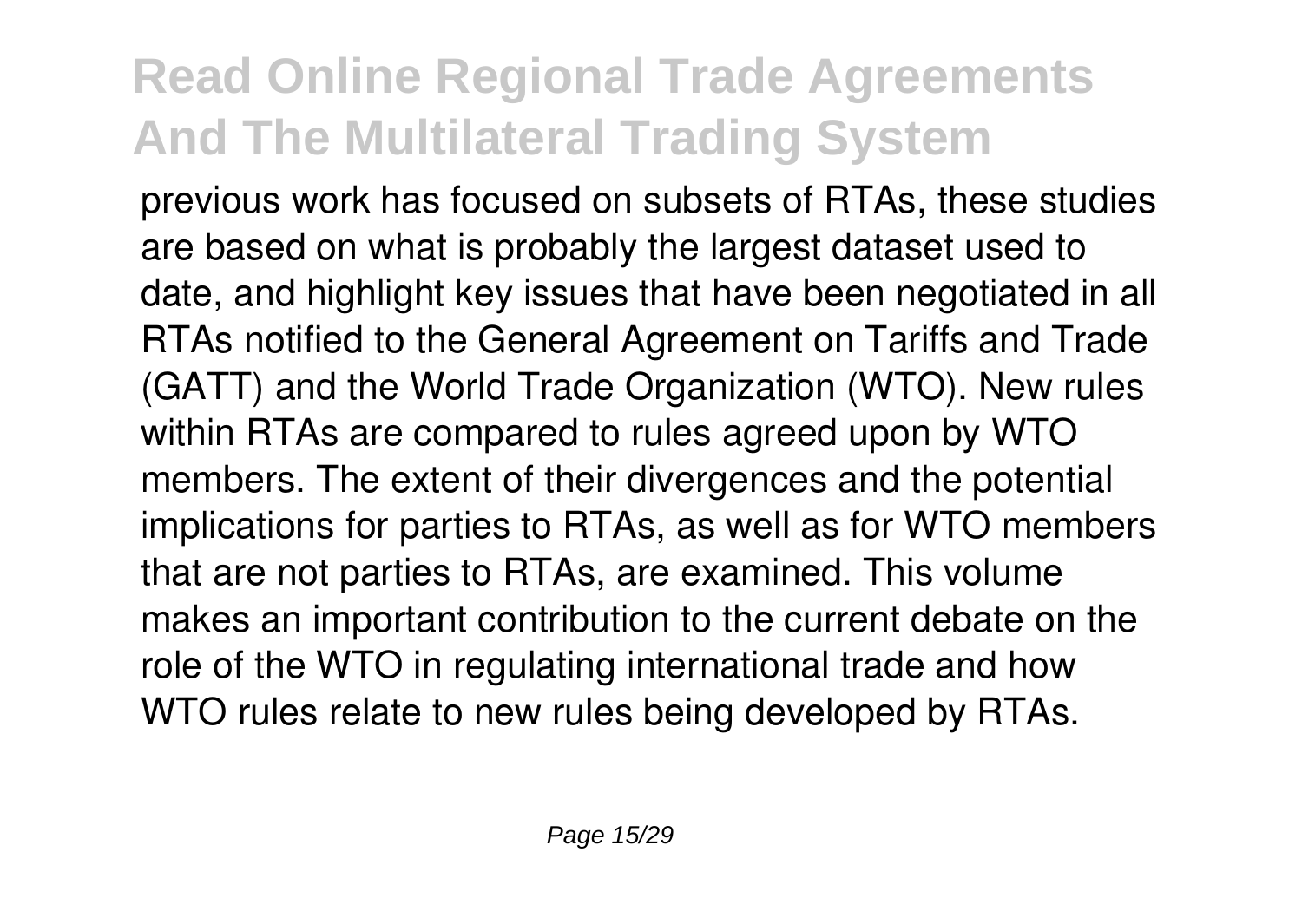This book provides an in-depth analysis of "Mega-Regionals", the new generation of trans-regional free-trade agreements (FTAs) currently under negotiation, and their effect on the future of international economic law. The main focus centres on the EU-US Transatlantic Trade and Investment Partnership (TTIP), the Trans-Pacific Partnership (TPP) and the EU-Canada Comprehensive Economic and Trade Agreement (CETA), but the findings are also applicable to similar agreements under negotiation, such as the Regional Comprehensive Economic Partnership (RCEP).The specific features of Mega-Regional Trade Agreements raise a number of issues with respect to their potential effect on the current system of international trade and investment law. These Page 16/29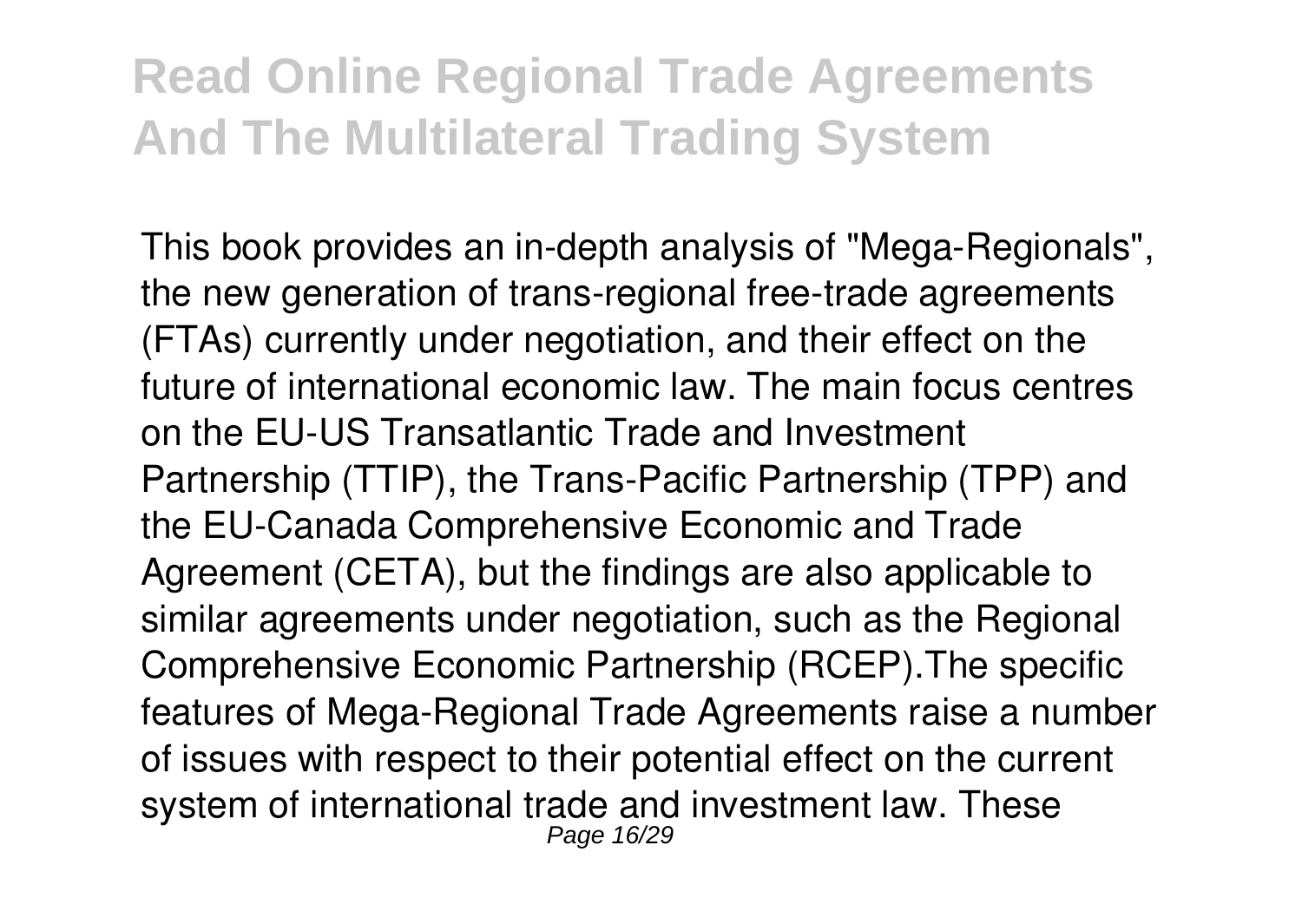include the consequences of Mega-Regionals for the mostfavoured-nation (MFN) principle, their relation to the multilateral system of the World Trade Organization (WTO), their democratic legitimacy and their interaction with existing bilateral investment treaties (BITs).The book is intended for academics and practitioners working in the field of international economic law.

'Regional Trade Agreements and the WTO Legal System' introduces the economic & political underpinnings of regional trade agreements, their constitutional functions, & their role as a locus for integrating trade & human rights.

This book unveils the potential of utilizing EU Regional Trade Page 17/29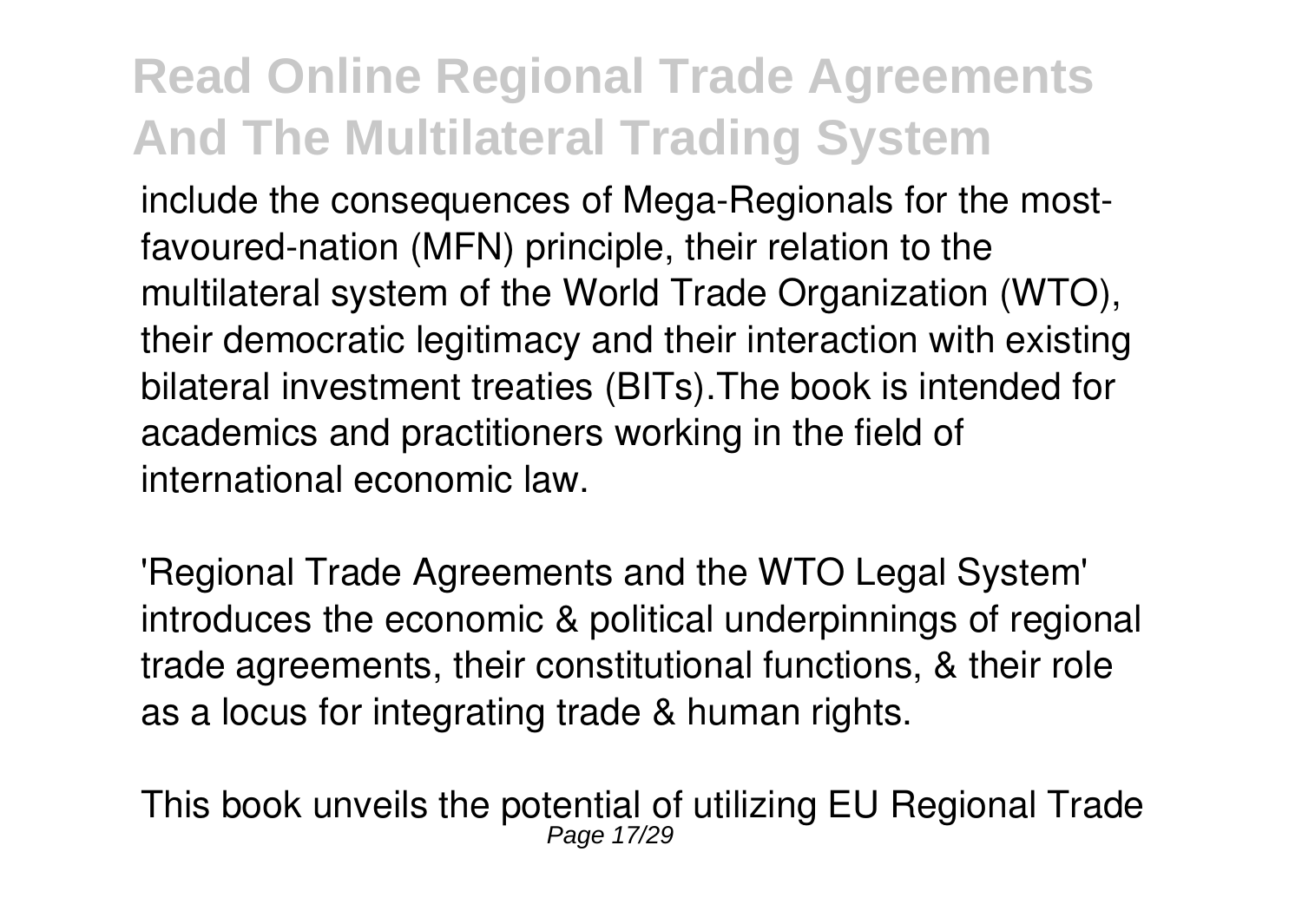Agreements (RTAs) as an instrument of promoting the rule of law to third states. In doing so, the book combines development economics, foreign policy and legal perspectives at three levels of analysis of four sectors to introduce the concept of "EU value-promoting RTAs". The book demonstrates that the EU RTAs bear considerable potential to be strategized as instruments of promoting the rule of law in third states, requiring, however, overcoming strict divides between EU political and economic cooperation, and values and acquis conditionality in its relations with third countries. This book will be of key interest to scholars and students of European Studies, European Union Law, EU external action/foreign policy, EU trade agreements and Development Studies, as well as to NGOs and think tanks Page 18/29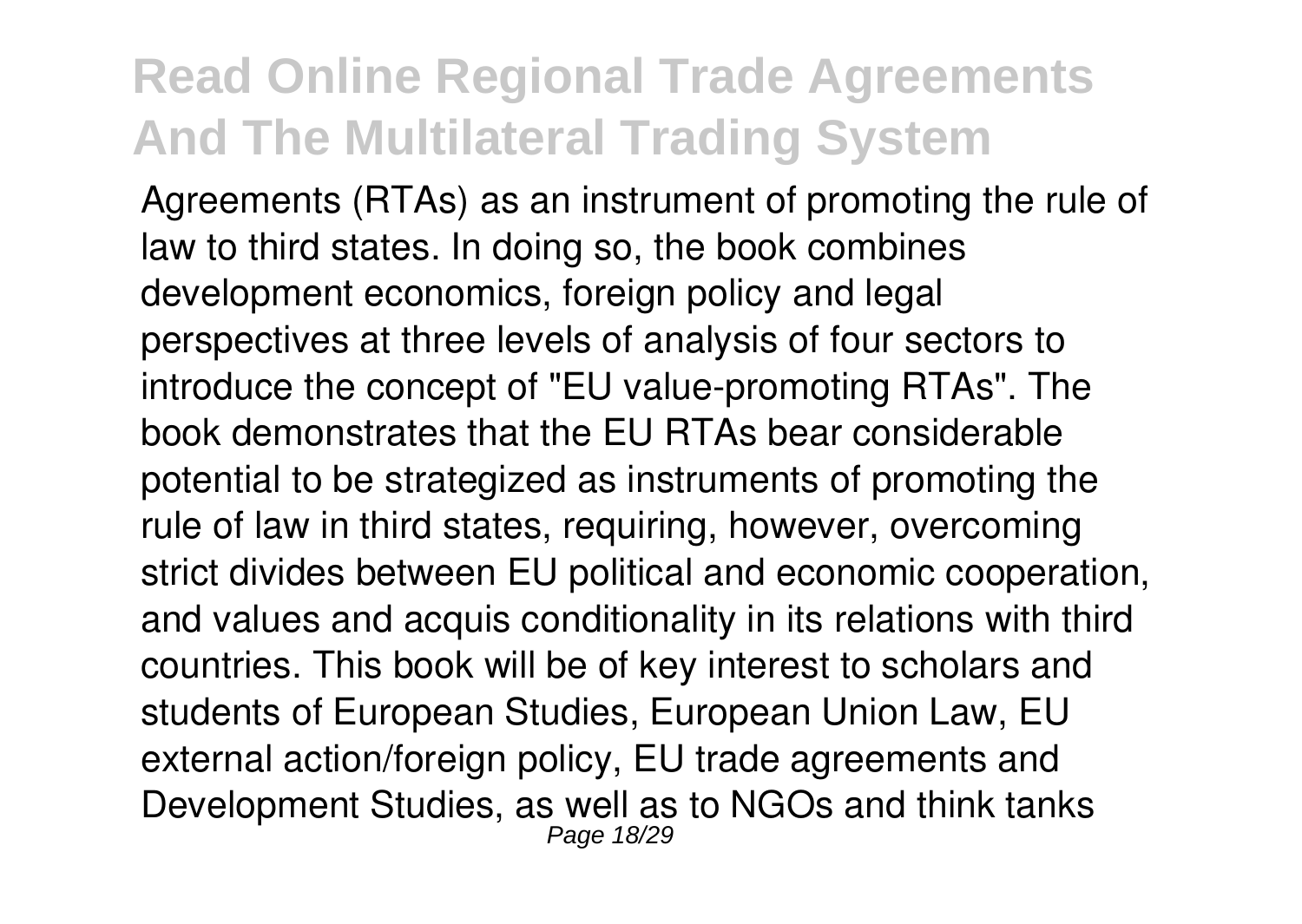**Read Online Regional Trade Agreements And The Multilateral Trading System** that work on European affairs.

Efforts to use existing trade agreements to build a larger regional agreement face many challenges. This book considers this problem with reference to ASEAN's current agreements with key partners and the interest to build the Regional Comprehensive Economic Partnership (RCEP). The analysis of the options is framed by a focus on the use of supply chains in international business. Issues considered include those related to reductions in tariffs, trade facilitation, the treatment of investment and of services and the definition of rules of origin. The work is informed by case studies of supply chains in automobile and electronics, and in a professional service sector. The book provides a set of Page 19/29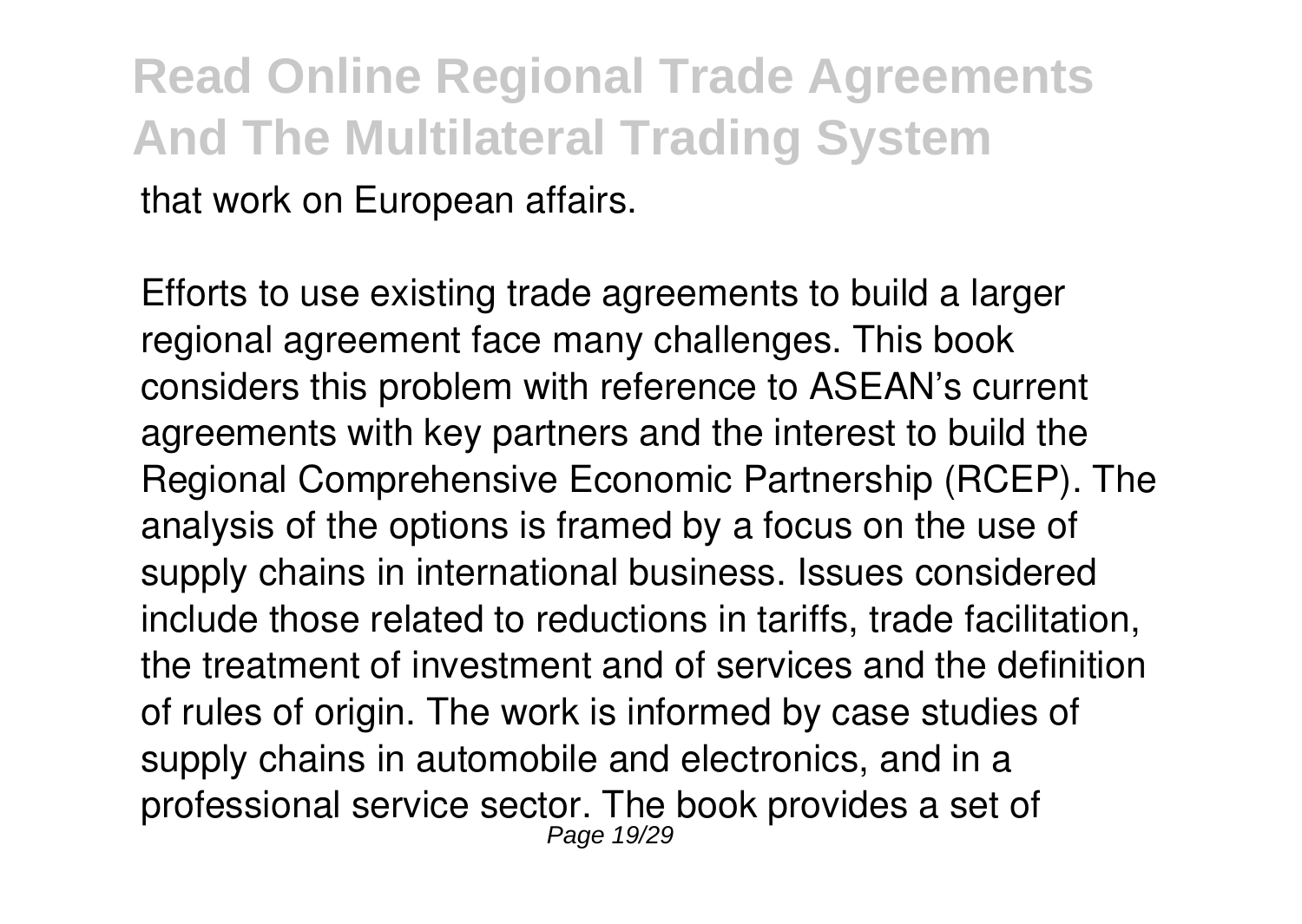priority actions for better progress in taking a bottom-up approach to building RCEP.

An unacknowledged key feature of East Asian FTA diplomacy is the region's active cross-regional preferential trading relations. In sharp contrast to the Americas and Europe, where cross-regional initiatives gained strength after the consolidation of regional trade integration, East Asian governments negotiate trade deals with partners outside of their region at an early stage in their FTA policies. The book asks three main questions: Are there regional factors in East Asia encouraging countries to explore cross-regionalism early on? What are the most important criteria behind the crossregional partner selection? How do cross-regional FTSs Page 20/29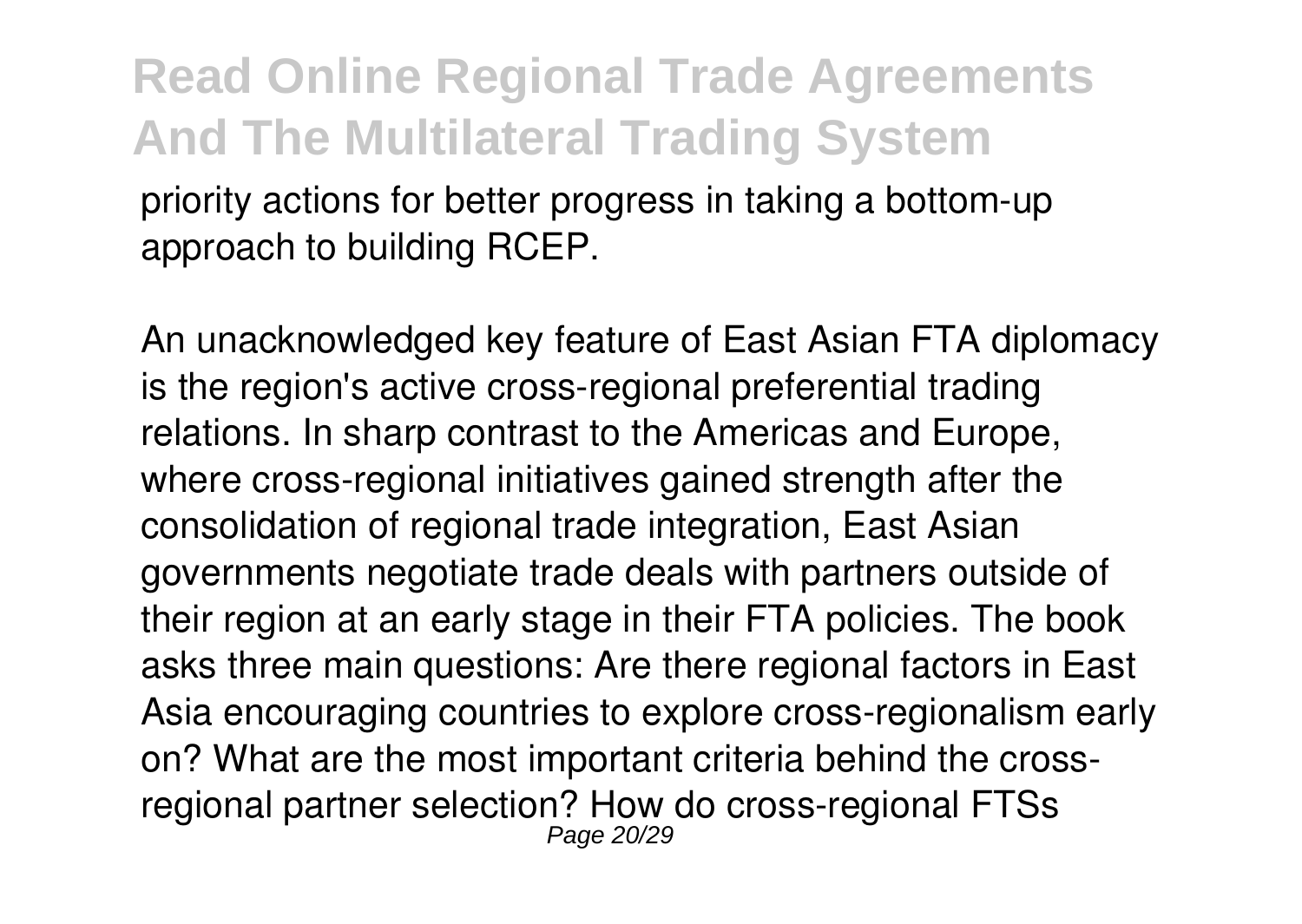(CRTAs) influence their intra-regional trade initiatives? Through detailed country case studies from China, Japan, South Korea, Singapore, Thailand and Malaysia, we show the ways in which these governments seek to leverage their CRTAs in the pursuit of intra-regional trade integration objectives, a process that yields a much more permeated regionalism.

The proliferation of regional trade agreements ("RTAs") is one of the most economically significant, politically important and, for some, troubling developments within the world trading system since the WTO Agreements entered into force in 1995. The WTO Secretariat has predicted that by 2010 nearly 400 such "preferential" trade agreements could be in Page 21/29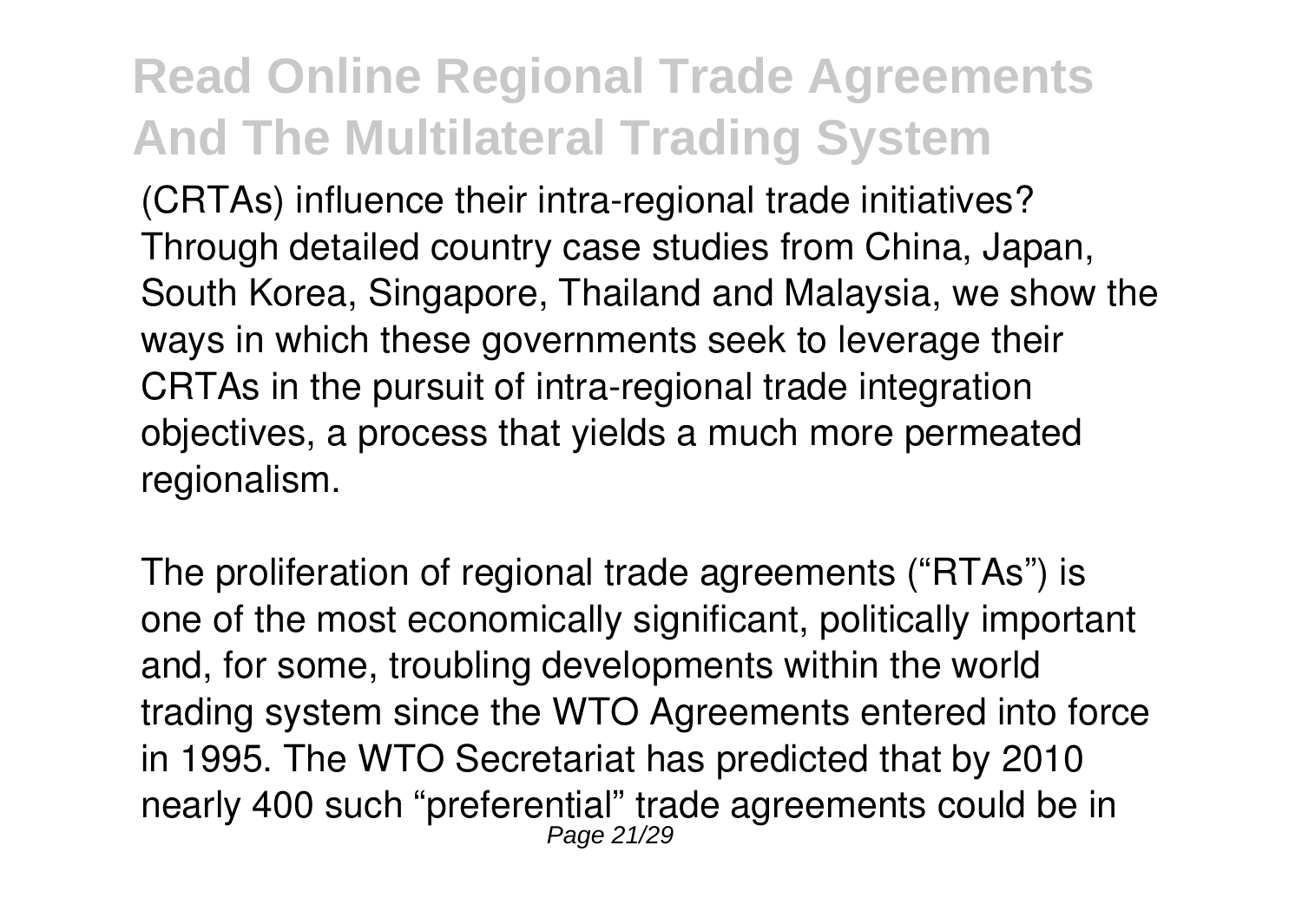force, with many WTO Member States being to party to multiple RTAs. This movement toward more regionalism may accelerate if the Doha Development Round of WTO negotiations remains stalemated, but will likely continue regardless of whether Doha is ultimately concluded. This volume is designed to introduce the reader to the world of RTAs, for general understanding of the place of RTAs in the global trading system, appreciation of the context and legal content of particular RTAs, and as a basis for further study and analysis. (An extensive bibliography and list of Internet links are included.) Part I discusses the economic, policy and developmental issues arising from regionalism, and then considers the WTO legal regime as it affects and is affected by RTAs. The focus there is on free trade agreements Page 22/29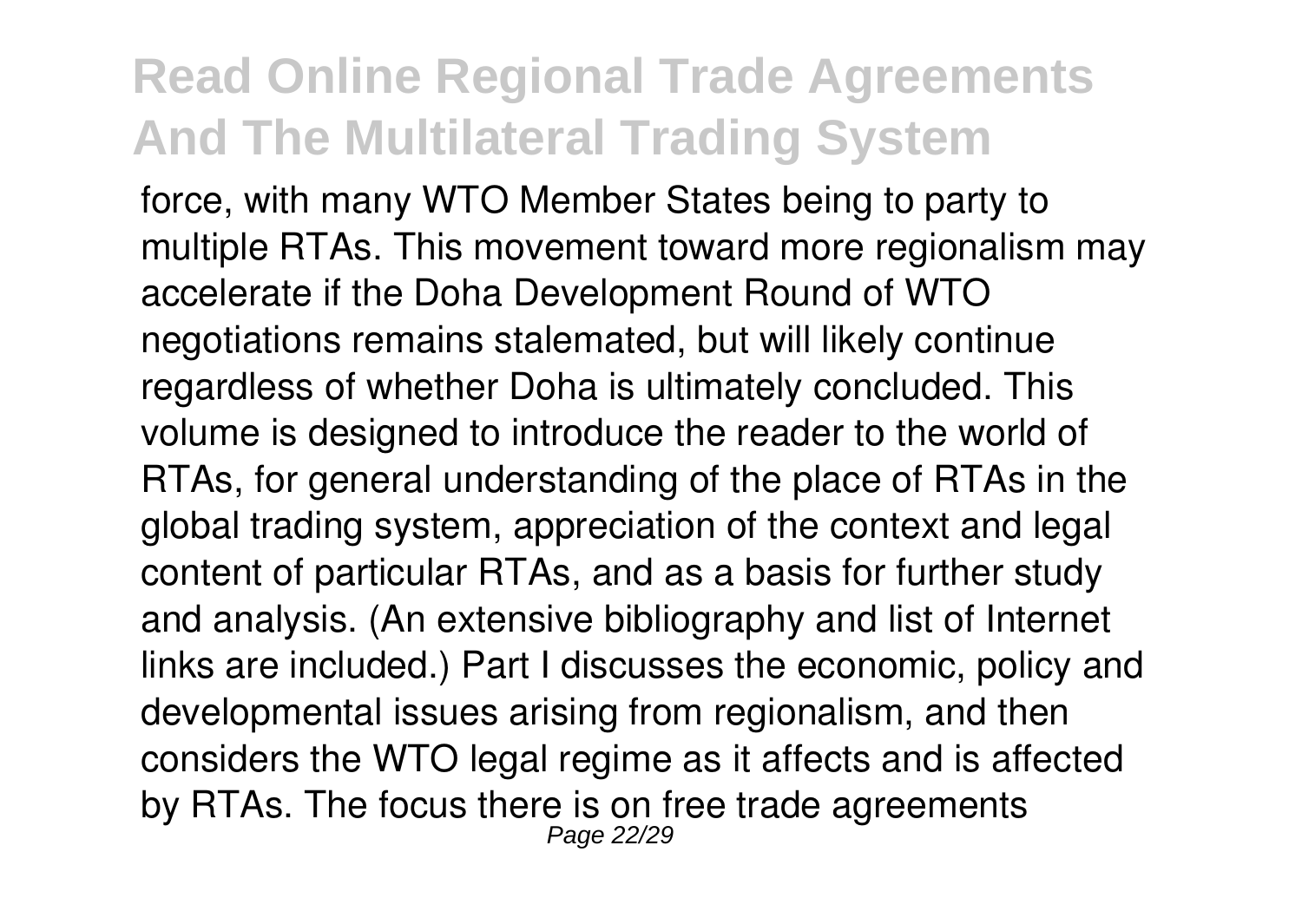("FTAs") and customs unions ("CUs") regulated by Article XXIV of GATT 1994 or Article V of the General Agreement on Trade in Services, and on efforts within the WTO regime to minimize the negative effects of such departures from the core GATT/WTO principle of non-discrimination (mostfavored nation treatment). Part II discusses the multiple FTAs concluded by the United States with various trading partners since 1985, beginning with an analysis of the political, legal and policy considerations that affect the United States' ability to conclude international trade agreements. Extensive coverage is given to the North American Free Trade Agreement ("NAFTA") and to the Central American – Dominican Republic – United States FTA ("CAFTA-DR"). NAFTA is important because it represents by far the largest Page 23/29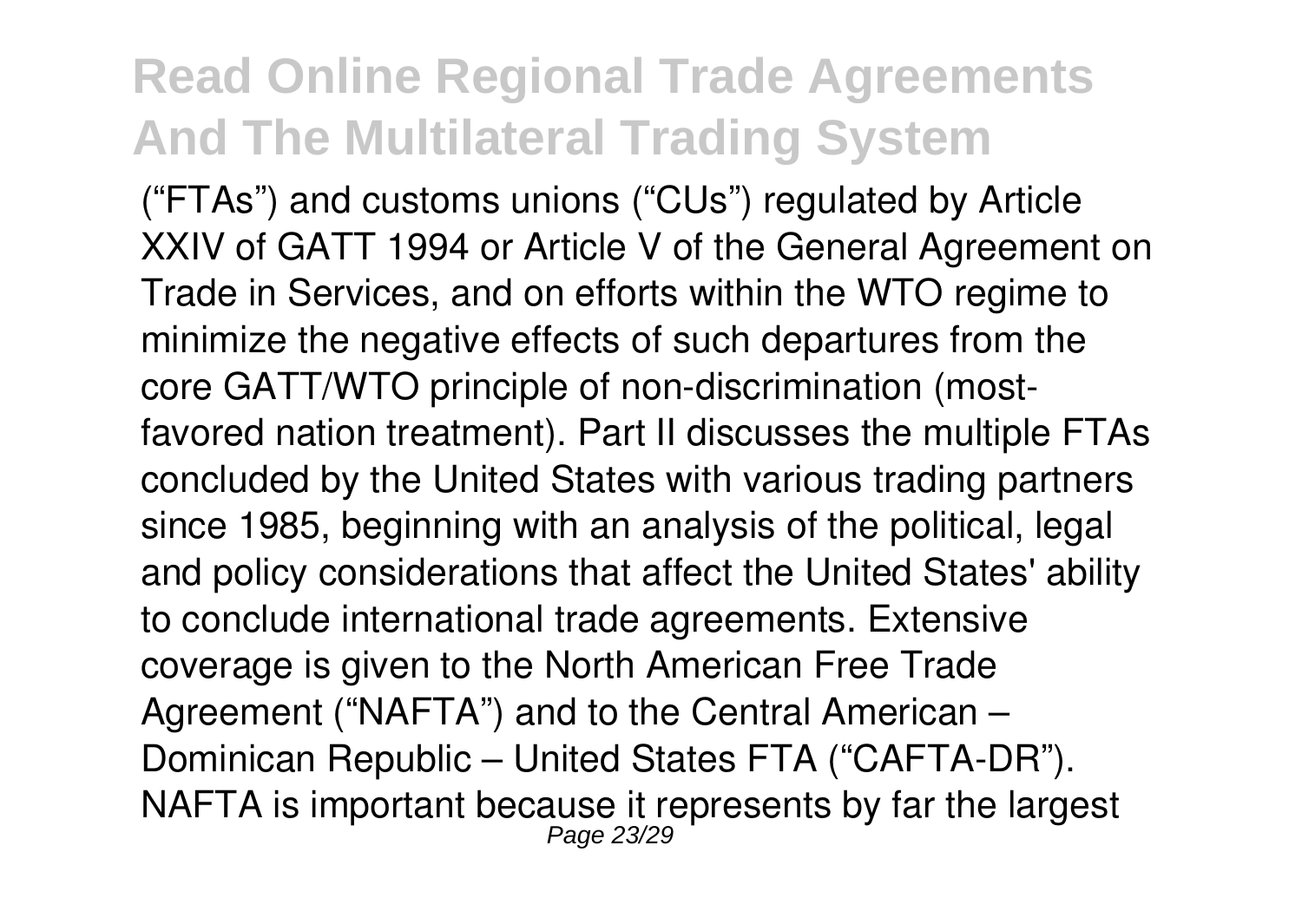trade volume generated under any U.S. FTA, and because it has become the model for most subsequent U.S. FTAs, as well as many concluded by other nations. CAFTA-DR embodies legal changes reflecting ten years' experience under NAFTA. It also exemplifies the increasing use of FTAs by the United States as a mechanism for encouraging economic development, democratic institutions and the rule of law. Analysis at varying levels of detail is provided for all other U.S. FTAs, including those with Colombia, Panama and Korea, for which Congressional approval is pending, and for the unique bilateral trade agreement with Vietnam. Part III analyzes five other important RTAs: The European Union ("EU"), Central American Common Market, MERCOSUR, South African Customs Union, and ASEAN FTA. These Page 24/29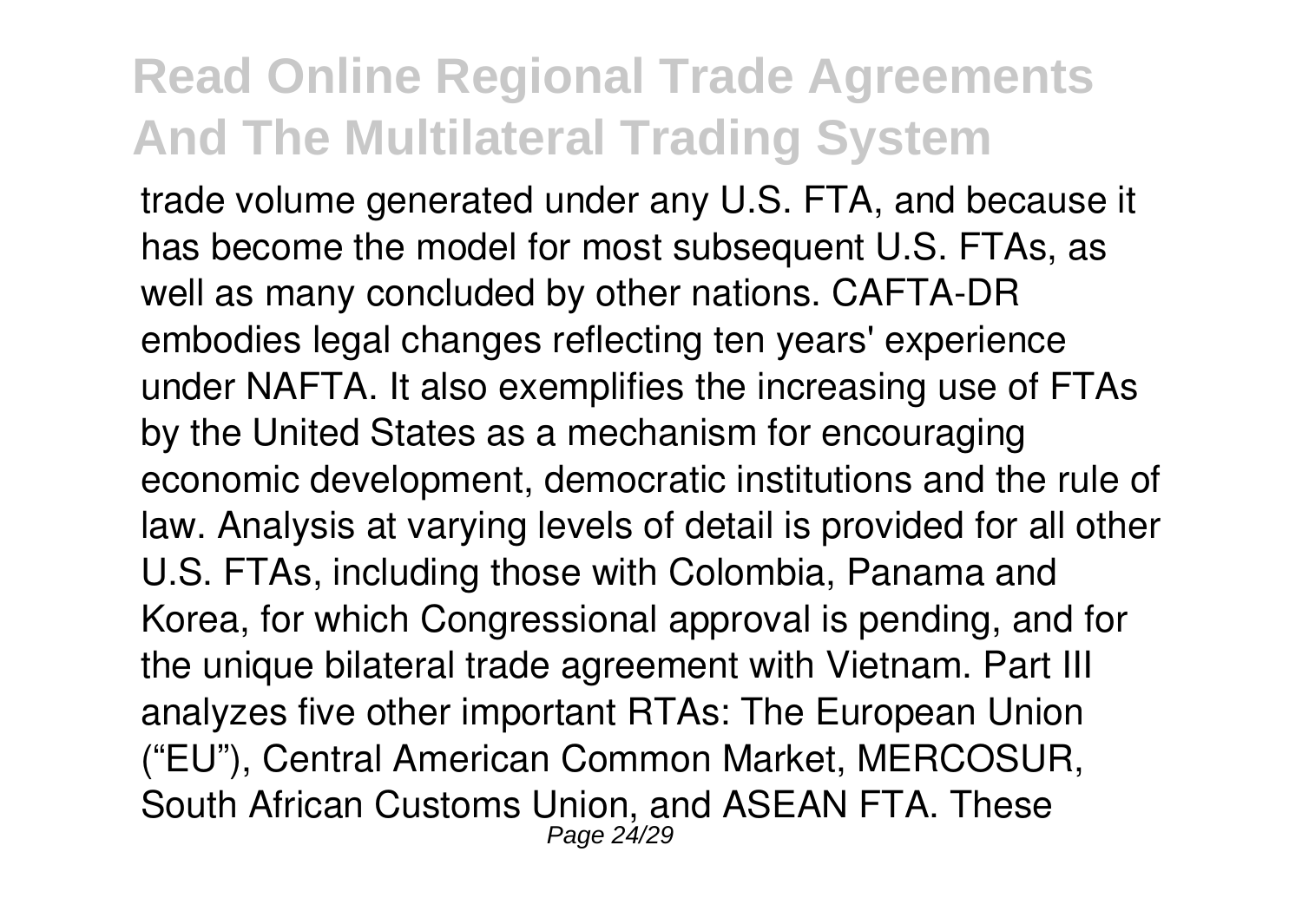diverse accords each play an important role in the intraregional political and economic relations of the parties, and exemplify a broad range of ambitious approaches to expanding intra-regional trade and commerce on four continents. The EU is likely the most successful RTA in history, and serves as a model for other CUs, including those discussed in Part III. Like globalization, the RTA phenomenon is here to stay. WTO member government officials, international practitioners and law students aspiring to careers in international trade law must learn to deal effectively with the challenges and opportunities presented by such agreements.

The dark side of preferential trade agreements, Rules of Page 25/29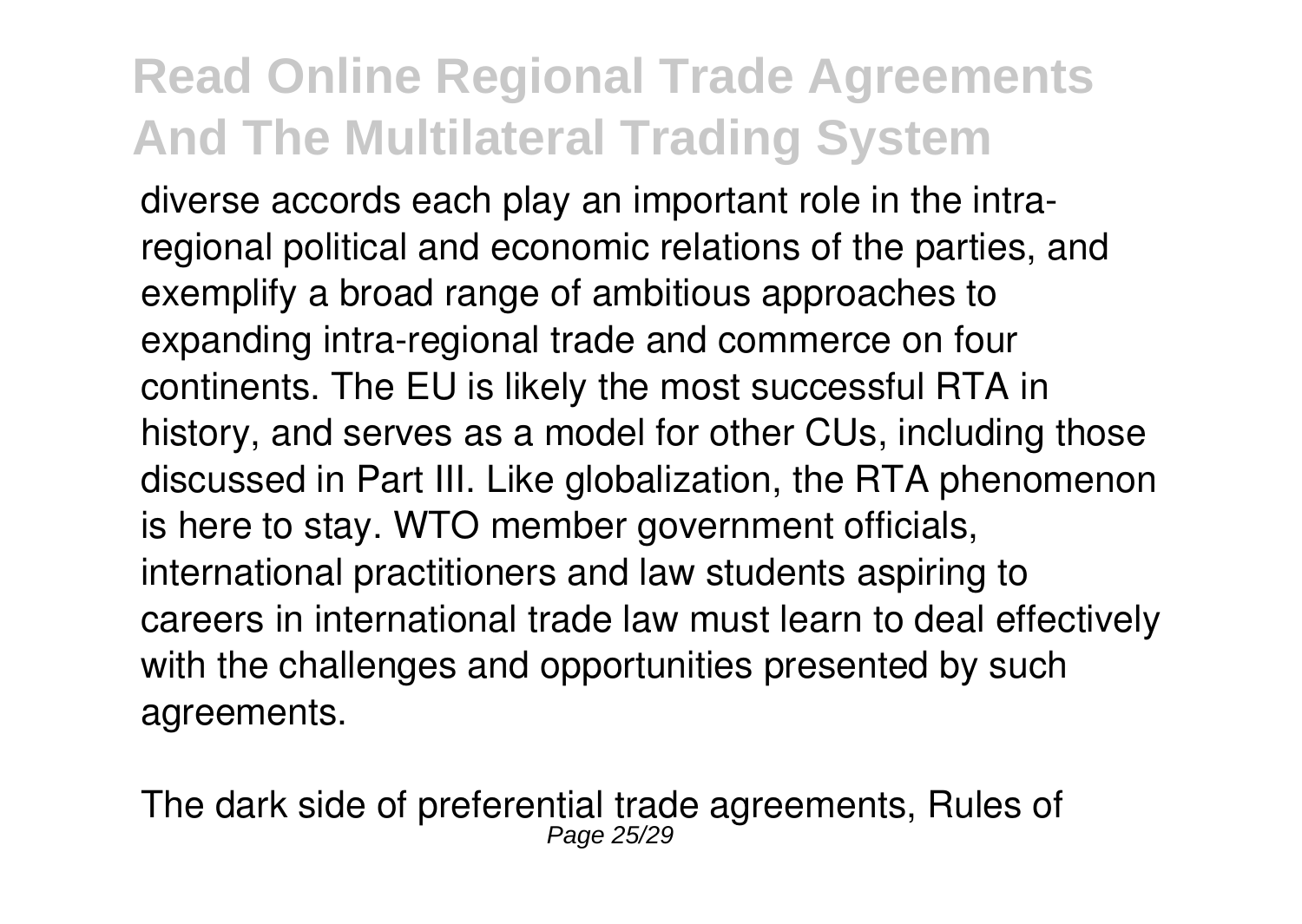Origin (RoO) are used to determine the eligibility of goods to preferential treatment. Ostensibly meant to prevent the transshipment of imported products across Free Trade Agreement borders after superficial screwdriver assembly, they act in reality as complex and opaque trade barriers. This book provides evidence strongly suggesting that they do so by intent rather than accidentally---in other words, that RoOs are policy.Part one draws insights about the effects of RoOs on cross-border trade and outsourcing from recent economic theory. Part two reviews the evidence on RoOs in preferential agreements around the world, putting together the most comprehensive dataset on RoOs to date. Part three explores their "political economy"---how special interests have shaped them and continue to do so. Part four provides econometric Page 26/29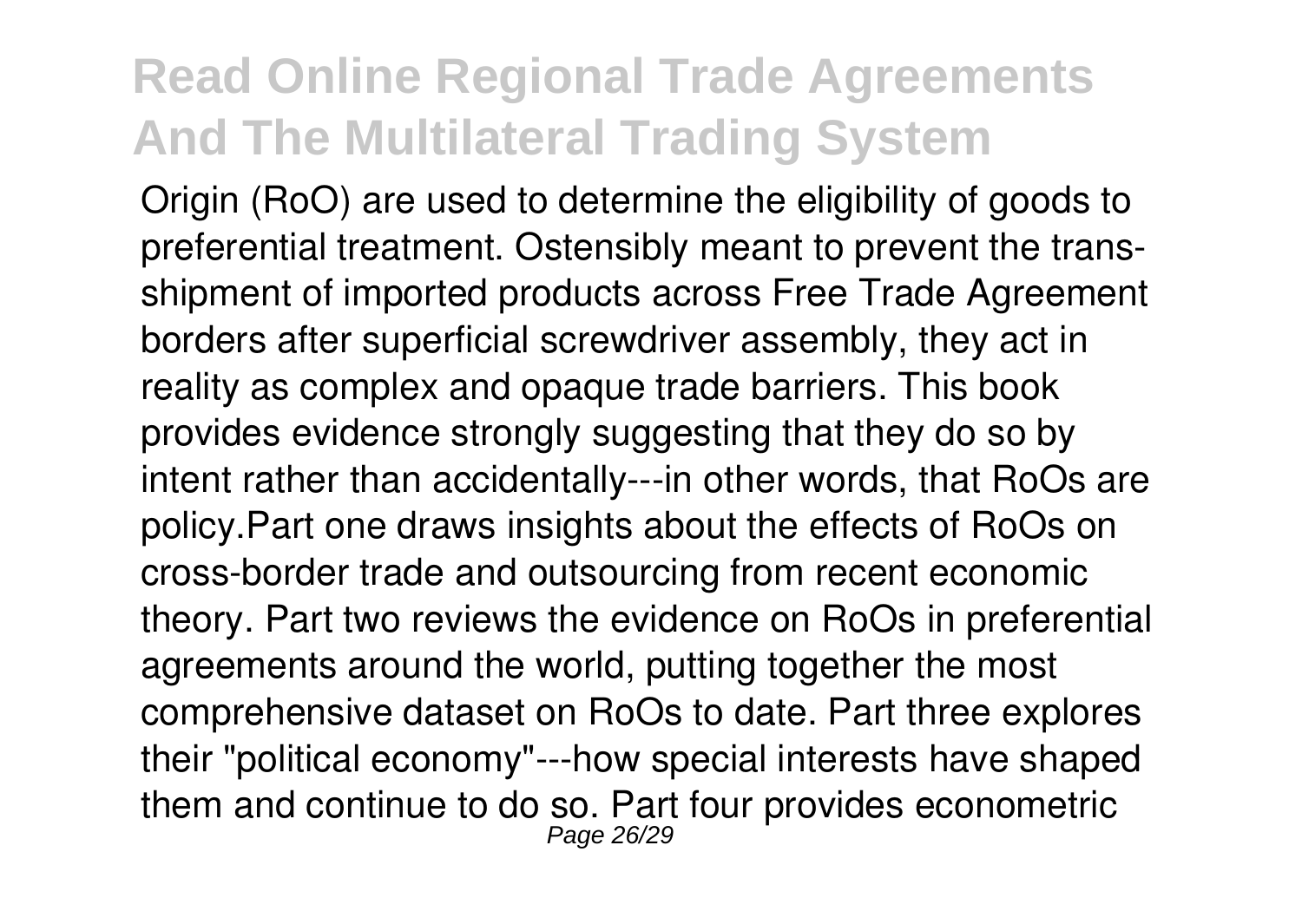evidence on their costs for exporters and consequent effects on trade flows. Finally, partfive explores how they affect trade in the developing world where they spread rapidly and have the potential to do most harm.Beyond the collection of new evidence and its interpretation in light of recent theory, the book's overall message for the policy community is that RoOs are a potentially powerful and new barrier to trade. Rather than being relegated to closed-door technical meetings, their design should hold center-stage in trade negotiations.

African regional trade integration has grown exponentially in the last decade. This book is the first comprehensive analysis of the legal framework within which it is being pursued. It will fill a huge knowledge gap and serve as an invaluable<br>Page 27/29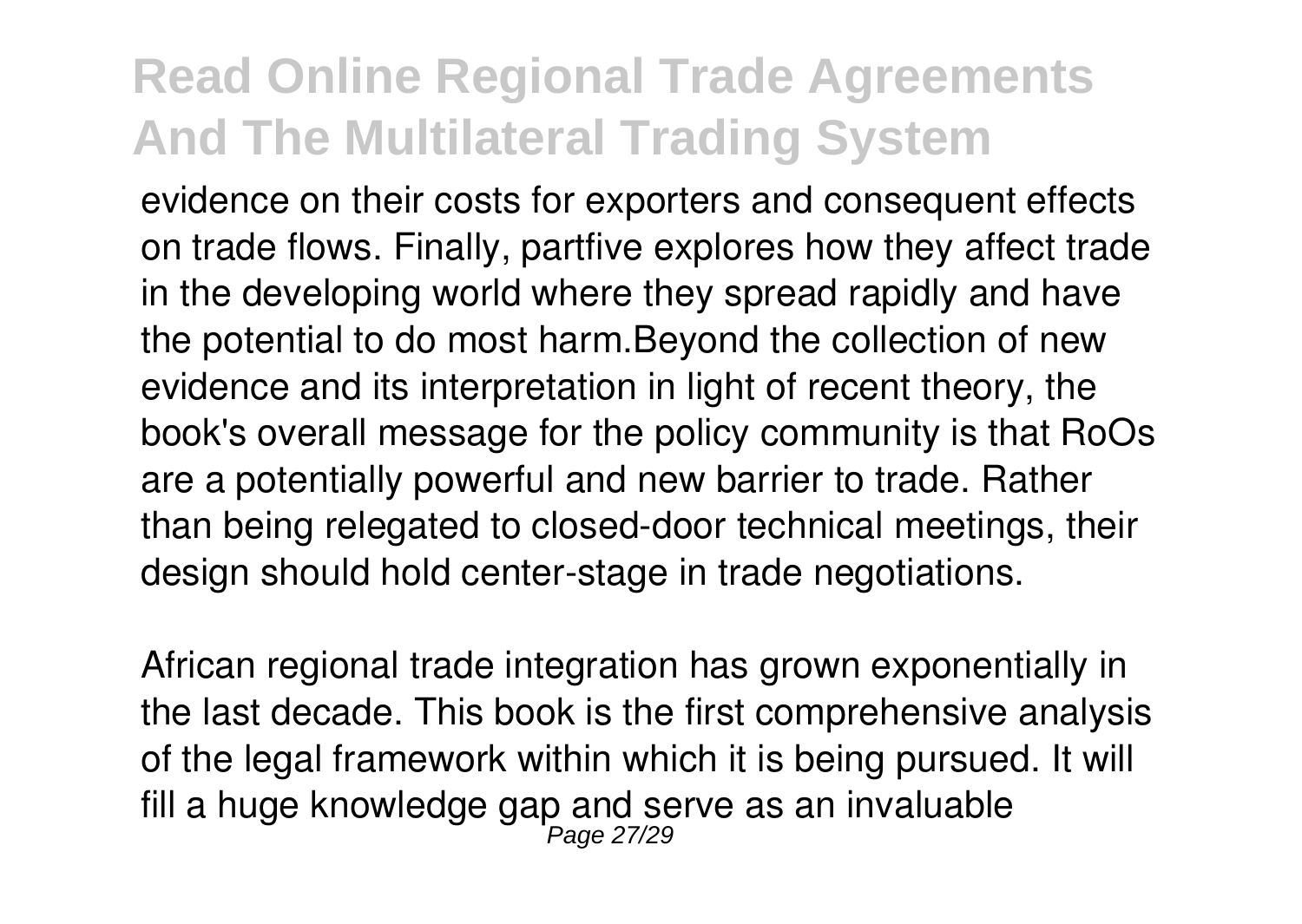teaching and research tool for policy makers in the public and private sectors, teachers, researchers and students of African trade and beyond. The author argues that African Regional Trade Agreements (RTAs) are best understood as flexible legal regimes particularly given their commitment to variable geometry and multiple memberships. He analyzes the progress made toward trade liberalization in each region, how the RTAs are financed, their trade remedy and judicial regimes, and how well they measure up to Article XXIV of GATT. The book also covers monetary unions as well as intra-African regional integration, and examines free trade agreements with non-African regions including the Economic Partnership Agreements with the European Union.